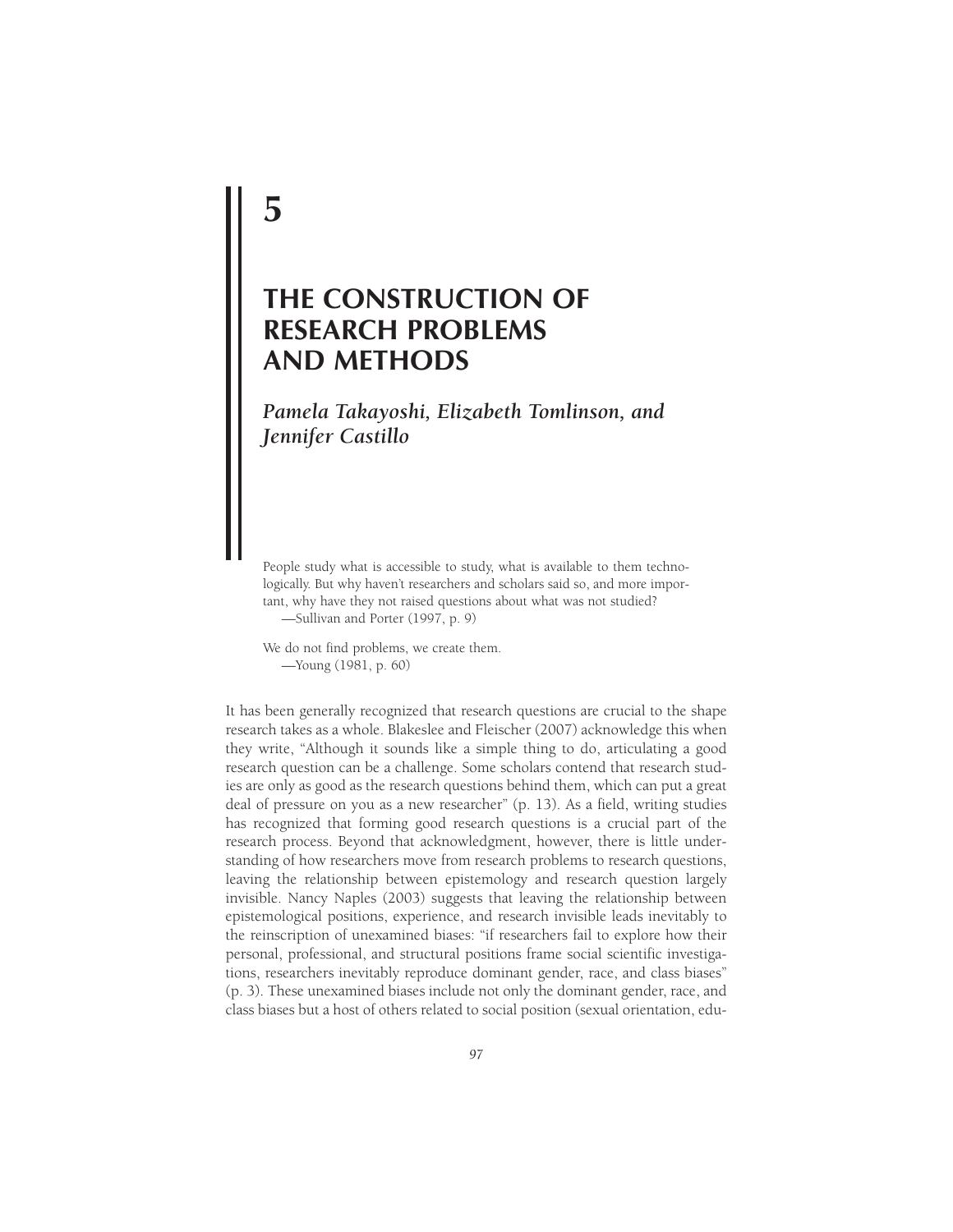cational attainment, able-bodiness, religious belief, etc.), as well as assumptions about the scholarly field to which our research contributes (what counts as knowledge, what counts as research, what is accessible to study, what is not, what methods are expected). These epistemological assumptions "also influence how we define our roles as researchers, what we consider ethical research practices, and how we interpret and implement informed consent or ensure the confidentiality of our research subjects" (Naples, 2003, p. 3). If researchers are to be in control of their research practice, it's crucial to explore (and understand) the roles our epistemological, political, and ideological assumptions and commitments, as well as our experiences and knowledge, play in the shaping of our problems and questions. Our epistemological positions influence what we even perceive to be a researchable problem, and further influence how we move from researchable problem to research question. It's important in this context to be precise about the distinction between "problem" and "question": We argue in this chapter that researchers "create" problems, and then develop research questions based on those perceived, rather than preexisting, problems.

Krista Ratcliffe (2005) argues that there is a formative connection between a researcher's assumptions about the objects of study, his or her expectations for research, and his or her understanding of her data:

assumptions about identification … inform researchers' assumptions about the identities of people, histories, cultures, or artifacts being studied. Indeed our (un)conscious assumptions about identification inform not just who we are but what we expect from ourselves, from others, and from language. And all of these assumptions affect the data and conclusions of a scholarly study. (p. 51)

Ratcliffe suggests that epistemological assumptions permeate the work we do as researchers, oftentimes unconsciously. If Ratcliffe is correct in the way epistemological assumptions permeate research work, then it is crucial to understand just exactly what role such assumptions play in our decision making as researchers. Patricia Sullivan and James Porter (1997) point out, "People study what is accessible to study, what is available to them technologically," and they call for more explicit reflection: "But why haven't researchers and scholars said so, and more important, why have they not raised questions about what was not studied?" (p. 9). Sullivan and Porter call on us as researchers to be explicit (in both our research practice and in the written texts that result from them) about the kinds of questions we feel are appropriate to ask, and (as importantly) what we don't ask. Richard Young (1981) says "We do not find problems, we create them" (p. 60). Problems, as well as questions, are not floating around the world somewhere waiting to be discovered; the very questions we ask are constructions by researchers. People study what is accessible to study; they also study what they have constructed as a problem worthy of attention.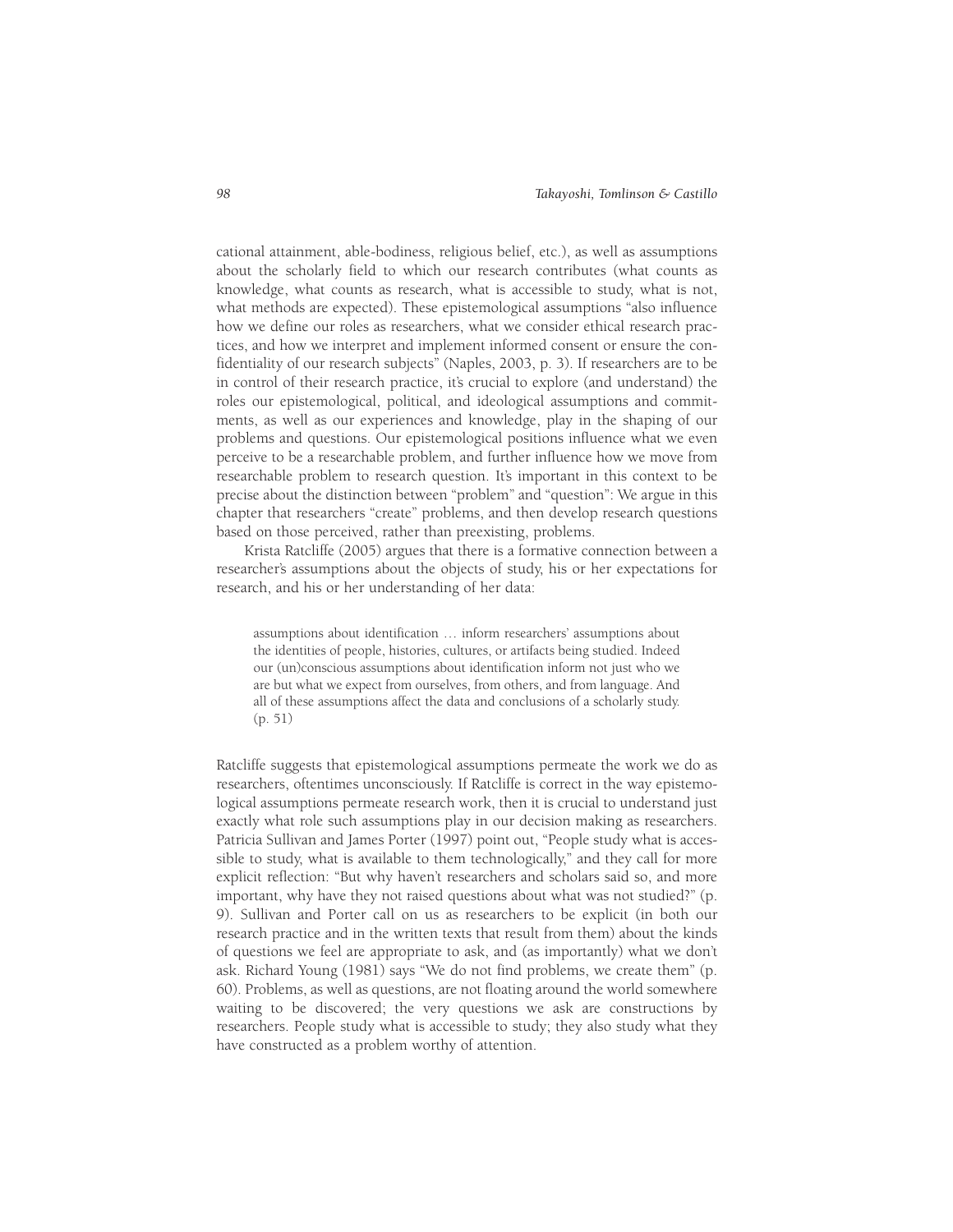In this chapter, we explore how researchers and scholars come to see problems as worthy of attention and how some writing studies scholars formulate research questions from these research problems. We take a cue from Hull, Rose, Fraser, and Catellano (1991) who point out that "knowing our intentions, we can forget to examine our assumptions" (p. 300). An (ongoing, continual) examination of our assumptions as researchers, as scholars, and as people enacting relationships through our research practices is important for understanding the potentials and limits of our research. Little attention has been paid to the epistemological and ideological processes that give shape to the research question, processes that give shape to the research project as a whole. In order to think about these processes, we begin with a theoretical discussion of felt difficulty and reflective practice and then turn to survey responses of recently published writing scholars who describe the formation of their research inquiry. We conclude with some guidelines and a heuristic for maintaining a reflective position toward the crucial formative stage in any research project.

#### **THE FORMATION OF RESEARCH QUESTIONS**

Research methodology texts tend to construct the research process as a consistently recognizable process: articulating a research question, planning research methods, collecting data, analyzing data, and writing up findings. Although the implicit linearity of the movement from stage to stage is perhaps an unintended consequence of analysis, research theorists do tend to begin the process with research question formation. Ann Blakeslee and Cathy Fleischer (2007), for example, structure *Becoming a Writing Researcher* (one of a small handful of methodology guide books authored specifically by and for writing and literacy researchers) around this stage model of research. Their text summarizes the generally consistent "tools for discovering, articulating, and narrowing questions" appearing in methodological texts, including taking personal and professional inventories, reading, observing, talking with others, writing, and gathering preliminary data. Frequently, researchers suggest that research questions begin with a "gap" in existing knowledge; of this gap, Blakeslee and Fleischer write,

Sometimes … you sense a gap in what you are reading, something that is not addressed that you think should be. It may be a gap in the author's argument, or it may be a contradiction between what the author has claimed and what you have observed or experienced personally. Some scholars refer to this perception of a gap in the literature as a *felt difficulty*. You sense that something isn't quite right. … The gap, or felt difficulty, you perceive in your reading may well become the seed for the research question you formulate.  $(p. 19)^1$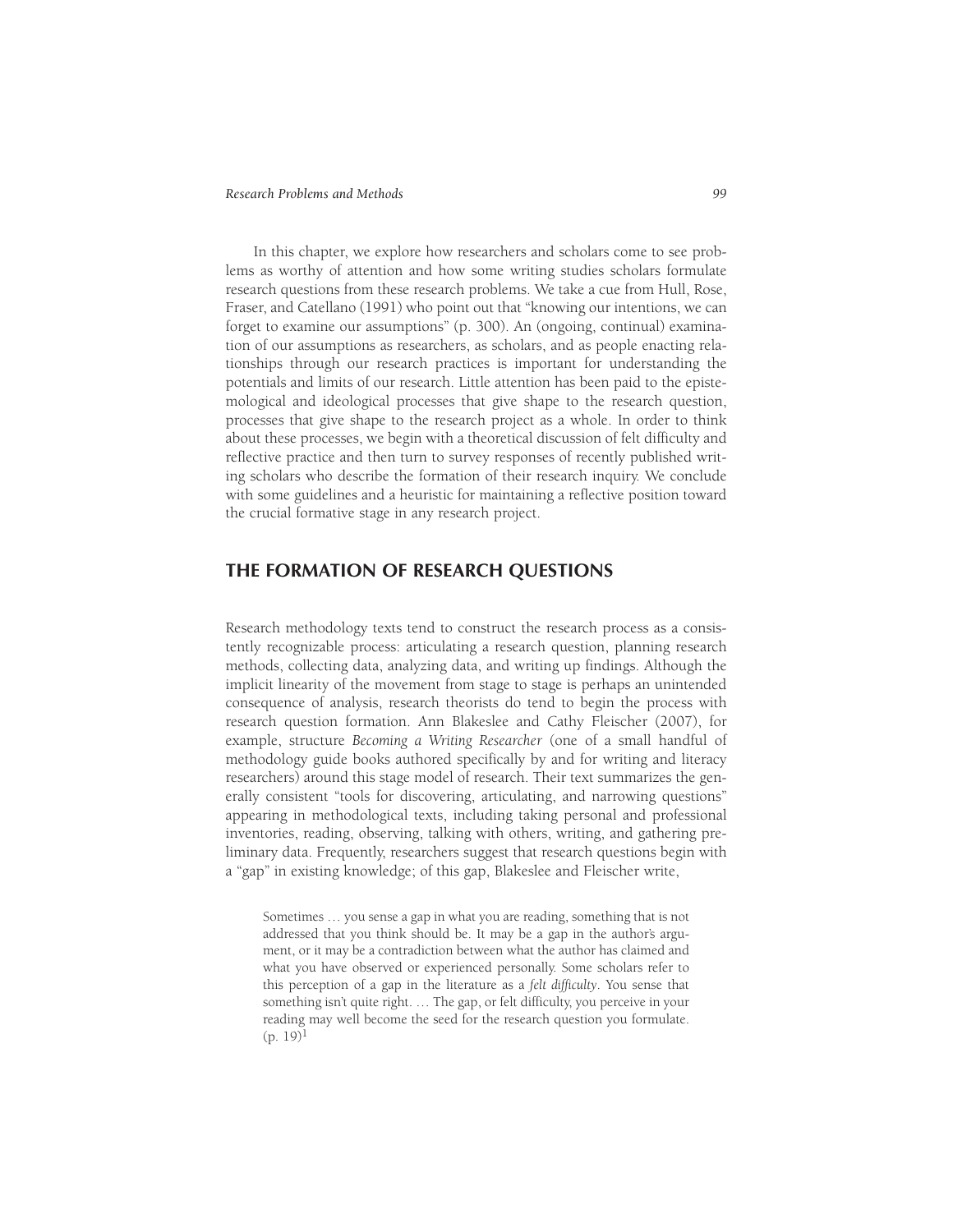Implicit in this gap (but crucial to any recognition of missing perspectives) is one's personal history of experiences, knowledge, and commitments, as Blakeslee and Fleischer suggest when they write, "In many cases, the topics you end up researching professionally will hold special meaning for you personally as well they may be tied to your background or personal experience" (p. 15) and "the areas you research and the questions you pose for research are often connected to your personal and professional interests and experiences. They have a history"(p. 16).2 When one's personal beliefs, epistemologies, experiences, and knowledge (all of which are grounded in gender, race, sexual orientation, age, class, religious affiliation, political commitment, and other subject positions) come in contact with existing scholarship, moments of dissonance might productively arise and begin to suggest potential research questions.

This lens of cognitive dissonance, in fact, has been one of the dominant ways research theorists have viewed research inquiry. MacNealy (1999), for example, identifies four categories of cognitive dissonance as the source of research problems—"a clash between beliefs, an expectation violated, a gap in knowledge, or a previously unnoticed connection between two phenomena" (p. 12)—and MacClean and Mohr (1999) similarly point to instances of cognitive dissonance as a source of research problems. Hayeset al. (1992) posit that the research problem "begins where all inquiry begins … in a moment of puzzlement, or curiosity, or need to know; more generally it begins, not in some impulse peculiar to the scientist, but, as Aristotle observed when discussing the philosophic impulse, in wonder" (p. 9). In an earlier piece, Young (1981) suggests that research begins with "a felt difficulty" by which he means to capture "the wrinkled brow and uneasy feeling characteristic of the earliest stage of inquiry" that arises from inconsistencies among elements of one's cognitive system.3 He explains more fully that:

Problems do not exist independent of men. There are no problems floating around in the world out there waiting to be discovered; there are only problems for someone. For problems arise from inconsistencies among elements of the individual's cognitive system. We do not find problems, we create them. One's cognitive system, his Image of the world (Boulding, 1956), is composed of values, beliefs, opinions, organized and unorganized information, all of which combine to form an exceedingly complex, more or less coherent system. A problem begins to take shape when one element of the Image is perceived to be inconsistent with another. (pp. 60-61)

The concept of *felt difficulty* offers a more complex alternative to the recognition or discovery models of research questions, and perhaps more significantly, the concept of felt difficulty places the focus not on existing bodies of scholarship but on the researcher—and his or her intellectual, emotional, and subjective perspective. Rather than seeing research questions "floating around in the world" or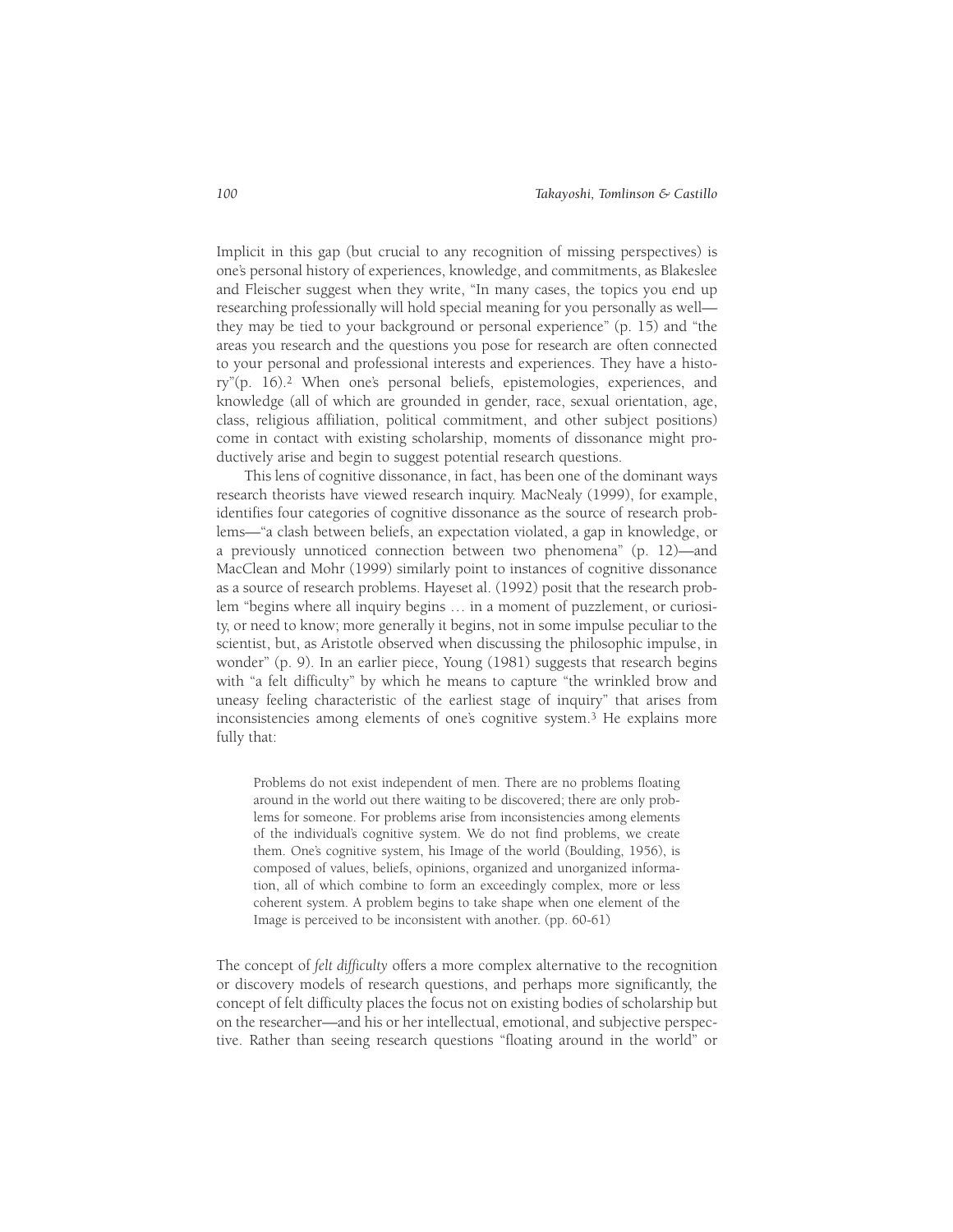existing in a "gap" in the literature, we see the researcher as the interpretive point through which the research question is constructed as the researcher confronts inconsistencies in his or her "values, beliefs, opinions, organized and unorganized information." When we think of research questions as existing out there waiting to be identified, we separate the researcher from the research problem (the researcher's role being merely to identify research questions that exist "out there") and we downplay or ignore the role the researcher's subjectivity (his or her experiences, knowledge, epistemological beliefs;political and ideological commitments; and subject positions) play in the construction of research questions. But like Young, we believe that problems do not exist independently of human beings—he asserts, "We do not find problems, we create them."

It is important to understand how these easily invisible processes of knowledge making and knowledge shaping can influence our research practice, and thus the types of conclusions we reach, in our research. Reflecting explicitly and articulating the choices we make as researchers is one way of being more in control of those influences:

When we set the problem, we select what we will treat as the "things" of the situation, we set the boundaries of our attention to it, and we impose upon it a coherence which allows us to say what is wrong and in what directions the situation needs to be changed. Problem setting is a process in which, interactively, we name the things to which we will attend and frame the context in which we will attend to them. (Schön, 1982, p. 40)

Explicit reflection on our process of selecting the "things" of the situation, setting boundaries of our attention, and imposing coherence introduces a measure of accountability into the nascent beginning of our research process. As we set the terms of the research, the boundaries of our work, and the coherence of a research question that will guide the entire process, explicitly acknowledging how we arrive at the point of researching is crucial because when we do not interrogate these practices of what Schön calls problem setting and what Young would refer to as problem creation, we run the risk of implicitly reinscribing our own unexamined biases into the research design. Gesa Kirsch (1999) cautions that "We cannot help but be influenced by our own experiences, training, and ideological allegiances" (p. 18). Yes, research questions arise from and are grounded in a researcher's commitments; what's important is that we develop a richer understanding of how this is so and a more consistent recognition of the ways these too often invisible commitments have shaped the very study, in order to develop rigorous practices of accountability.4

In some ways, our research tells a story about us (the researchers) as much as it tells a story about the participants or site we studied. Mortensen and Kirsch (1996) point out that "Many scholars now assume that interpretation is central to all research, that researchers' values permeate and shape research questions,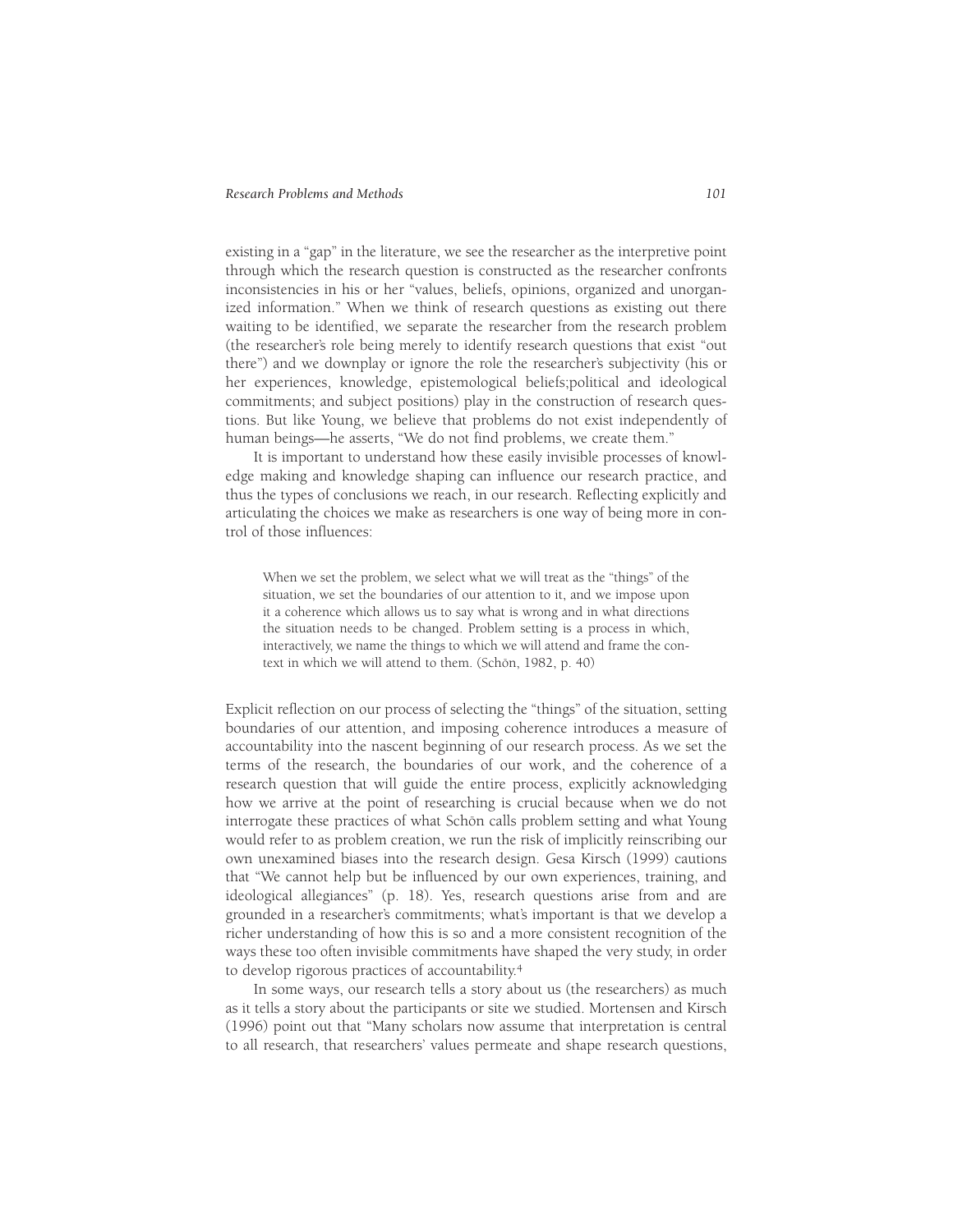observations, and conclusions" (p. xxi), and Laurel Richardson (1997) reflects, "What I choose to write about, how I choose to write it, and for whom I write it say more about me than sociodemographics, personality inventories, or horoscopes" (p. 19). In our case, this chapter began in a graduate seminar in which Pam was the instructor and Beth was a student. When discussion turned to an upcoming professional conference. Beth described the work she was presenting there—results from a study she and Jen had collected on how publishing scholars described their research question formation. In that study, they were seeking insight into how to frame researchable questions, how to determine appropriate methods, and how to articulate the relationship between the question and the methodological choices. Their interest began then with a felt difficulty: a desire to better understand how their own research processes might be modeled on the processes of successful scholars. This edited collection was in its initial stages, and Pam was planning a chapter about the need to understand research questions as a subjective process of creating problems rather than finding them. Pam had been interested in the complexity of research question creation and problem setting as a result of years of working with undergraduate and graduate students as they undertook research projects—from class projects to dissertations. Her interest in this issue began then with a different felt difficulty—a growing awareness that students needed more guidance in the problem and question stages of their research projects. All three of us worked in the same rhetoric and composition PhD program, yet only through impromptu conversation did we realize that we were independently working on virtually the same research question. The culture in which we worked—the program focus, the faculty and students in the program, the scholarly texts circulating through the program in official and extracurricular ways—all played an important role in positioning us to see the research project inherent in how researchers and scholars come to see problems as worthy of attention and how some writing studies scholars formulate research questions from these research problems.<sup>5</sup> In the following section, we turn to reflections we collected from recently published scholars about their research processes, particularly the formation of those processes, in order to examine how research problems, questions, and methods are constructed in actual practice. Meta-cognitive reflections such as these are rarely included in the final representations of research, although these reflections provide valuable insight into how some researchers and scholars work (and think about their work), which we believe is important not only in the way it provides models for other practicing researchers but also for the lessons we might learn about how knowledge is made in writing studies.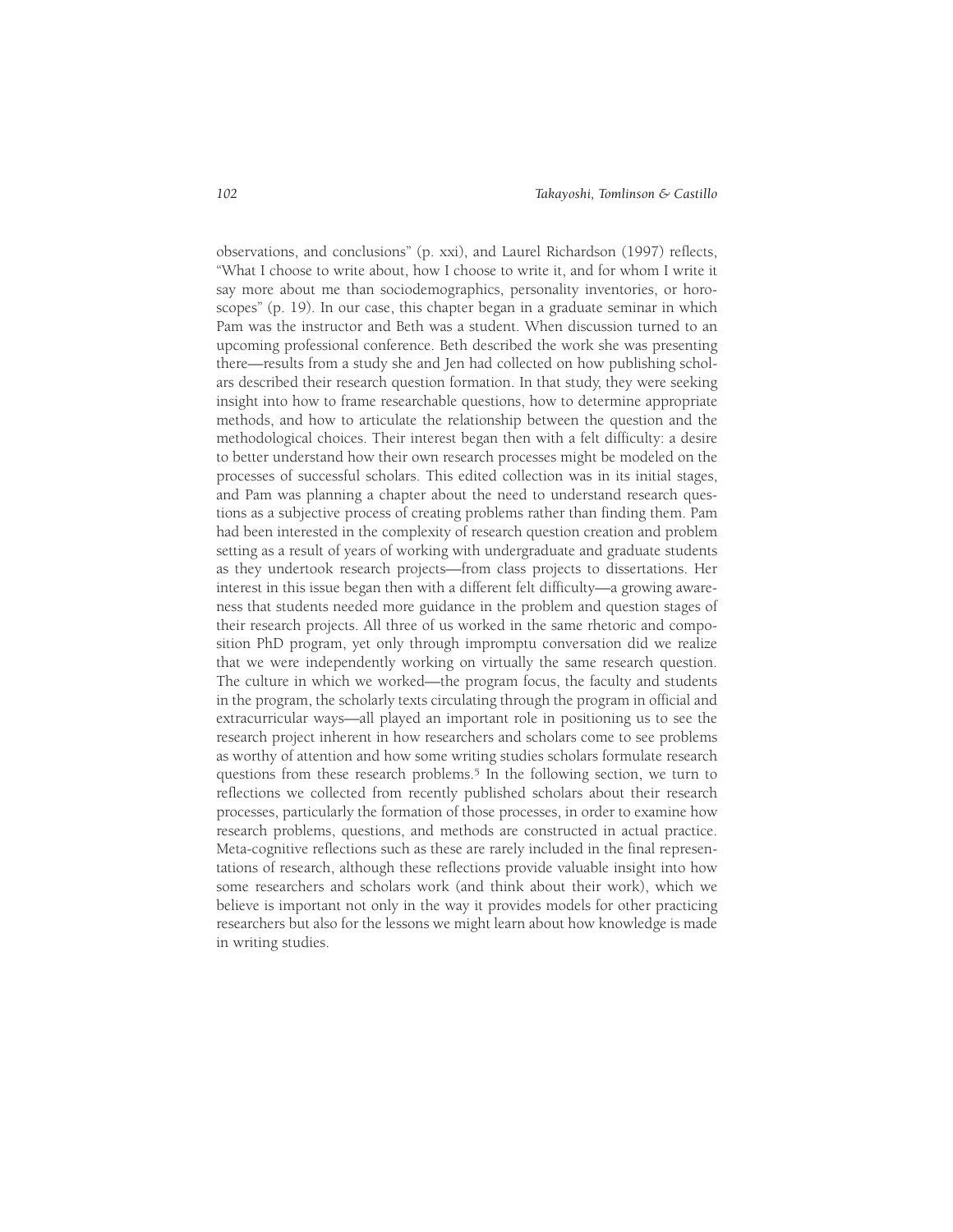#### **RESEARCH QUESTION FORMATION-IN-ACTION**

Invention heuristics (Young, Becker, & Pike, 1970) and means of assessing argumentation's initiation (Perelman & Olbrechts-Tyteca, 1958; Toulmin, 2003) easily can be adapted to beginning research inquiries, and as we suggested earlier in this chapter, some writing studies theorists offer specific guidance in research practice. Yet few works examine what scholars actually do when they begin their research processes. What is involved in the creation of research questions? How do researchers make choices about methods? With these questions in mind, via email, we contacted 32 scholars who had published articles<sup>6</sup> in the previous two issues of *College Composition and Communication*, *College English*, *Written Communication*,7 *Rhetoric Society Quarterly*, and *Research in the Teaching of English*. We narrowed our field of participants to those who had recently published in one of the major journals in composition studies in order to capture a "state-of-thefield" type of snapshot as well as to attempt to lessen the time lapse between the researchers' question formation and their reflections on that process.8 Eleven scholars agreed to participate in an open-ended email survey (see Appendix B for interview questions). They generously permitted us to use their names, allowing those familiar with their work to recognize the cross-section of the discipline represented here (see Appendix A for participants). Although participants are diverse in terms of institutional location and professional rank, our participants are not necessarily representative of the diversity of scholars working in our profession. Further investigations might focus on how nondominant subject positions (vis-à-vis gender, race, class, sexual orientation, disability, among others.) influence the kinds of problems researchers set or create.

The scholarship these participants discuss vary in their methods from empirical to theoretical to reflective narrative. Our participants engaged in empirical investigations (and thus followed a similar process to the one we described in the preceding section) but also were engaged in theoretical work that did not include data-based research. Across these varying types of scholarship, the survey responses suggest the range of ways research questions (of any kind) are grounded in our personal assumptions, belief systems, and ways of being in the world. If the personal, professional, and structural position us as researchers in the creation of research problems, then it's crucial to understand how we are positioned not only as a matter of research practice but also as a matter of knowledge construction. The processes of constructing research problems, research questions, and methodological approaches are central to the ways knowledge is constructed in our discipline. These issues are ones of how knowledge is made in our field and how subjectivity buoys and constrains what researchers see as worth knowing or studying. One research participant, Jeff Rice,<sup>9</sup> wondered in his response, "Why … do we need to know about the early stages of research work? And where would such a project differ from the observations of Janet Emig [or] the complex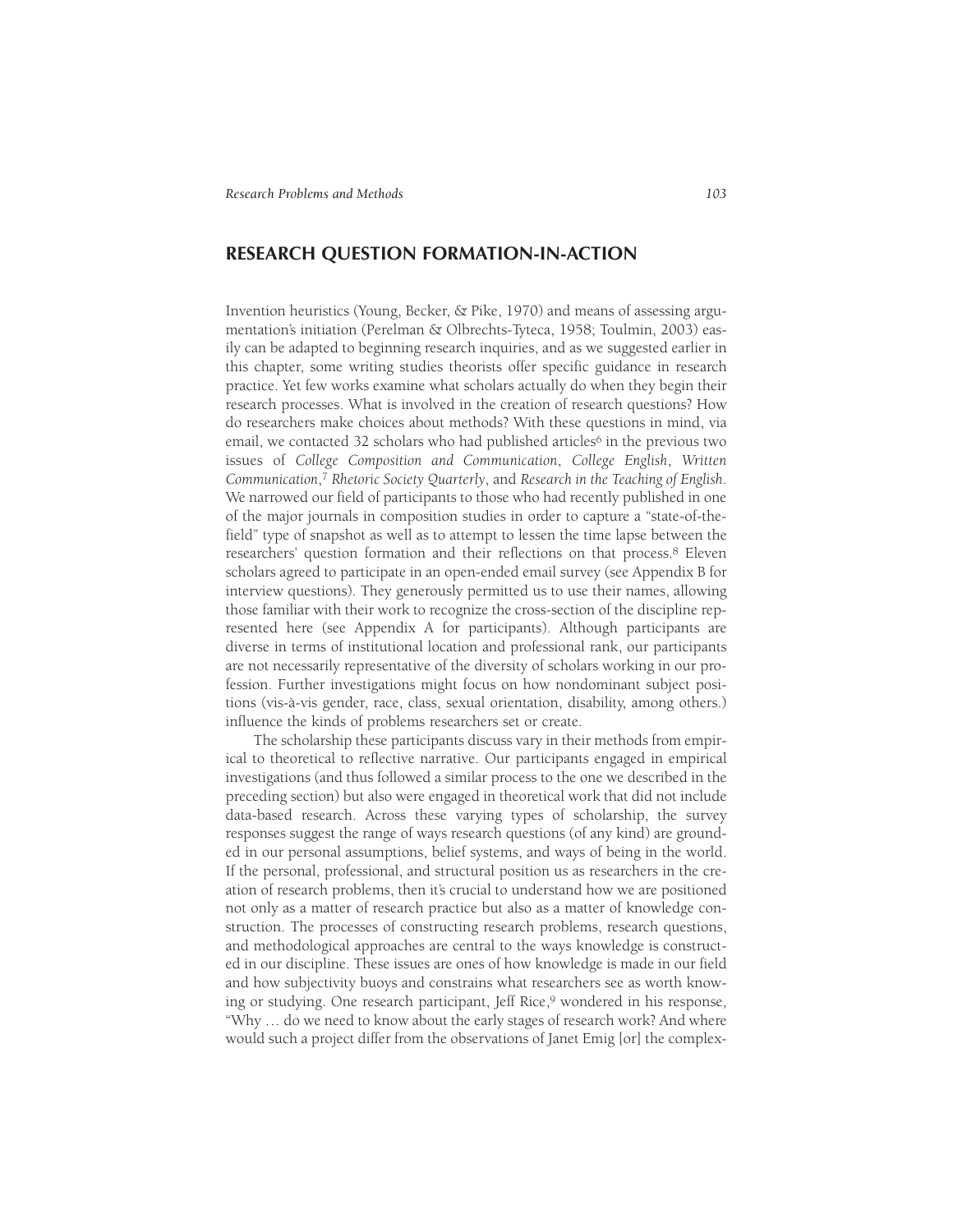ity of Bruno Latour?" We believe the answer to that question is that understanding the early stages of research work tells a great deal about the values of our discipline—what counts as knowledge and what is seen as researchable. Interestingly, Latour (1998) himself pointed to a parallel concern when he wrote, "There is a philosophy of science, but unfortunately there is no philosophy of research. There are many representations and clichés for grasping science and its myths; yet very little has been done to illuminate research" (p. 208). In effect, Latour calls for a greater understanding of the processes of knowledge making involved in research as opposed to only paying attention to the form of research's final products. Although many in writing studies (Bazerman, 2008; Emig, 1997; MacNealy, 1999; Young et al. 1970) and in feminist research (Fine, 1996; Fonow, & Cook, 2005; Kirsch, 1999; Lather, 1991; Reinharz Davidman, 1992; Richardson, 1997) have theorized research practice while writing reflectively about their own research practices, this body of work has not been so comprehensive as to eliminate all need for further research into how knowledge is made in writing research. In the next section, we focus on our research participants' reflections on how they created research questions and the role their experiences (both professional and personal) played both explicitly and implicitly in the formation of those research problems and questions.

# **RESEARCHERS' REFLECTIONS ON PROBLEM SETTING AND THE CREATION OF RESEARCH QUESTIONS**

When asked to reflect explicitly on the origins of their research questions, participants most prominently emphasized aspects of cognitive dissonance as the impetus for research problem formation: Eight participants (73%) described gaps in knowledge in the field; eight others referred to curiosity or personal desire to figure out how or why something occurs; seven participants (64%) discussed uneasy feelings, arising from a violation of expectation or a clash between beliefs; and creating or recognizing a new connection was cited by six respondents (55%). Although these responses all begin with some type of cognitive dissonance, they really begin with the researcher herself—what she sees as a gap in the field, the kinds of personal curiosity she connects to her professional life, the experiences she has had that left unresolved feelings, and the scholarly areas she believes might be productively (and uniquely) brought into conversation with one another.

In practice, these varying reasons for research come together in a nexus of forces, as Anne Haas Dyson describes:

First, I start with the curiosities I have, which typically build on the last project I did. … Second, those curiosities meet the particular site I choose; even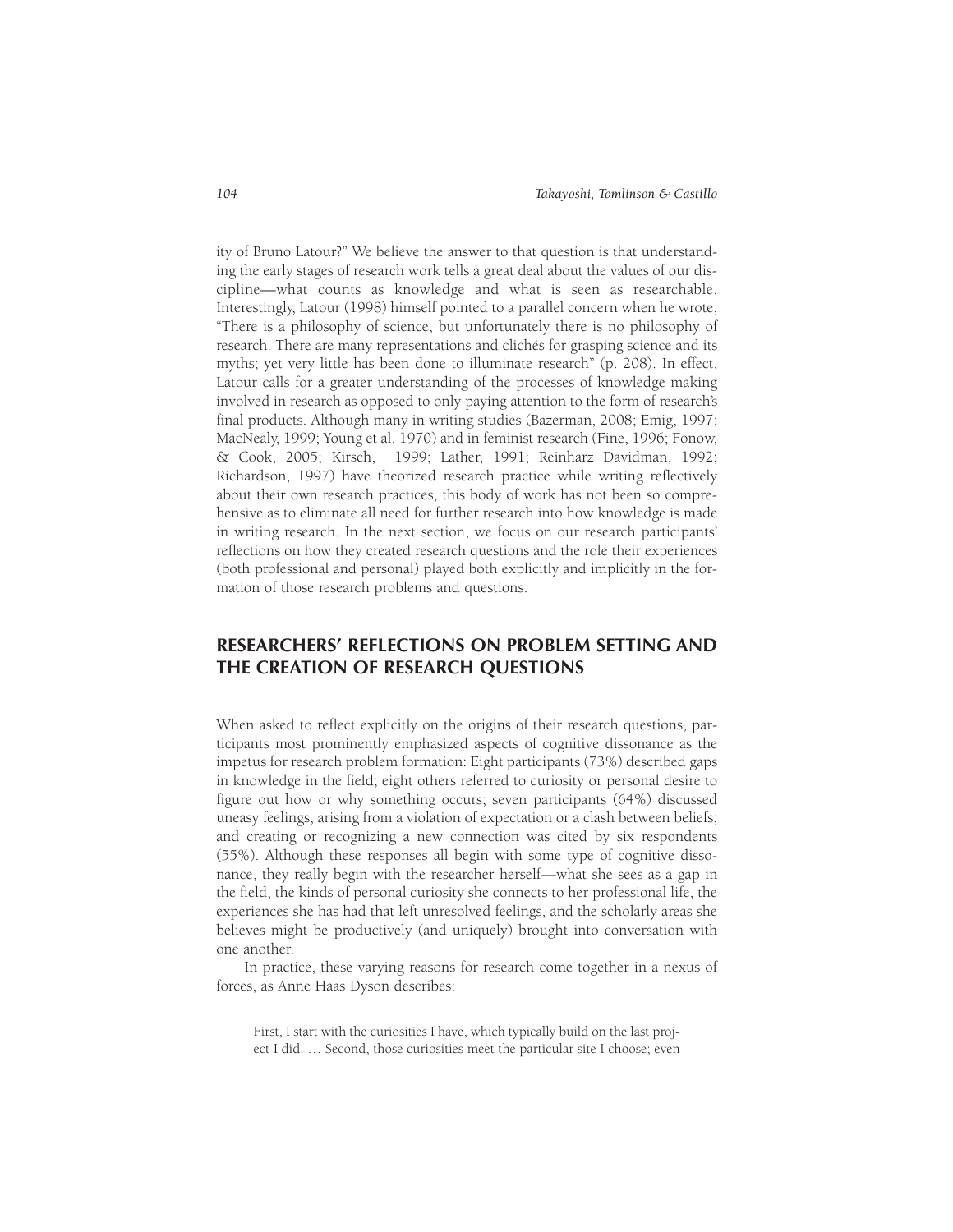#### *Research Problems and Methods 105*

if I start focused on one issue, places have their own story to tell, so original intentions change. Third, all of this happens within the context of what is happening politically in terms of educational policy and ideologically in the field.

In this nexus of factors influencing the research questions she might ask, Dyson describes the relationship of the individual researcher (the curiosities she has) to larger contexts of meaning making (the research site he or she selects and the field in which he or she works and to whom he or she speaks), emphasizing that research questions are a convergence of multiple forces.

But importantly, Dyson suggests, the process begins with the individual, the curiosities he or she has, and his or her larger research history. She elaborates in particular on beginning her article:

Prior to this project, I had spent years studying the resources of children for entering into school writing, including their relationships with each other, their appropriation of material from human and technological sources of all kinds, including popular media, the diversity of social goals and textual practices they developed in the interplay of official and unofficial child worlds, and, ultimately, the diverse pathways children may negotiate into written language use. The challenges posed by moving among media, the way participation with peers fueled and shaped child writing—these were of great interest to me. But now, the space for children was becoming very tightly structured and there was intense interest in "the basics," particularly in Reading First schools in my new part of the country. I wondered what the consequences were of these structured contexts for how children participated in school writing. Little children, in general, try to be "good," as it were. So what did they assume they were supposed to do? How do they try to stay "within the curricular lines"? What are the consequences of their efforts to do the right thing for how they compose and what their teacher might learn about them as language users? And hence this project.

The years Dyson spent prior to this project poised her to see contemporary literacy challenges faced by children as "of great interest" and led her to "wonder" about a series of big questions. In her response, Dyson has provided us with a rich description of the process leading to research questions. Her professional history, as well as her ideological, epistemological, and scholarly commitments, combined with cultural forces she recognized as gaining momentum. These multiple forces all contributed to her interest and wonder—in both the sense of wonder as a verb (to be curious to know something) but also in the sense of wonder as a noun (a feeling of surprise caused by something beautiful, unfamiliar, inexplicable).10 Another participant, Lynn Bloom, also notes a sense of wondering that led to her research: "I have been reading food autobiographies and cookbooks and food mags for a long time with great pleasure and wanted to figure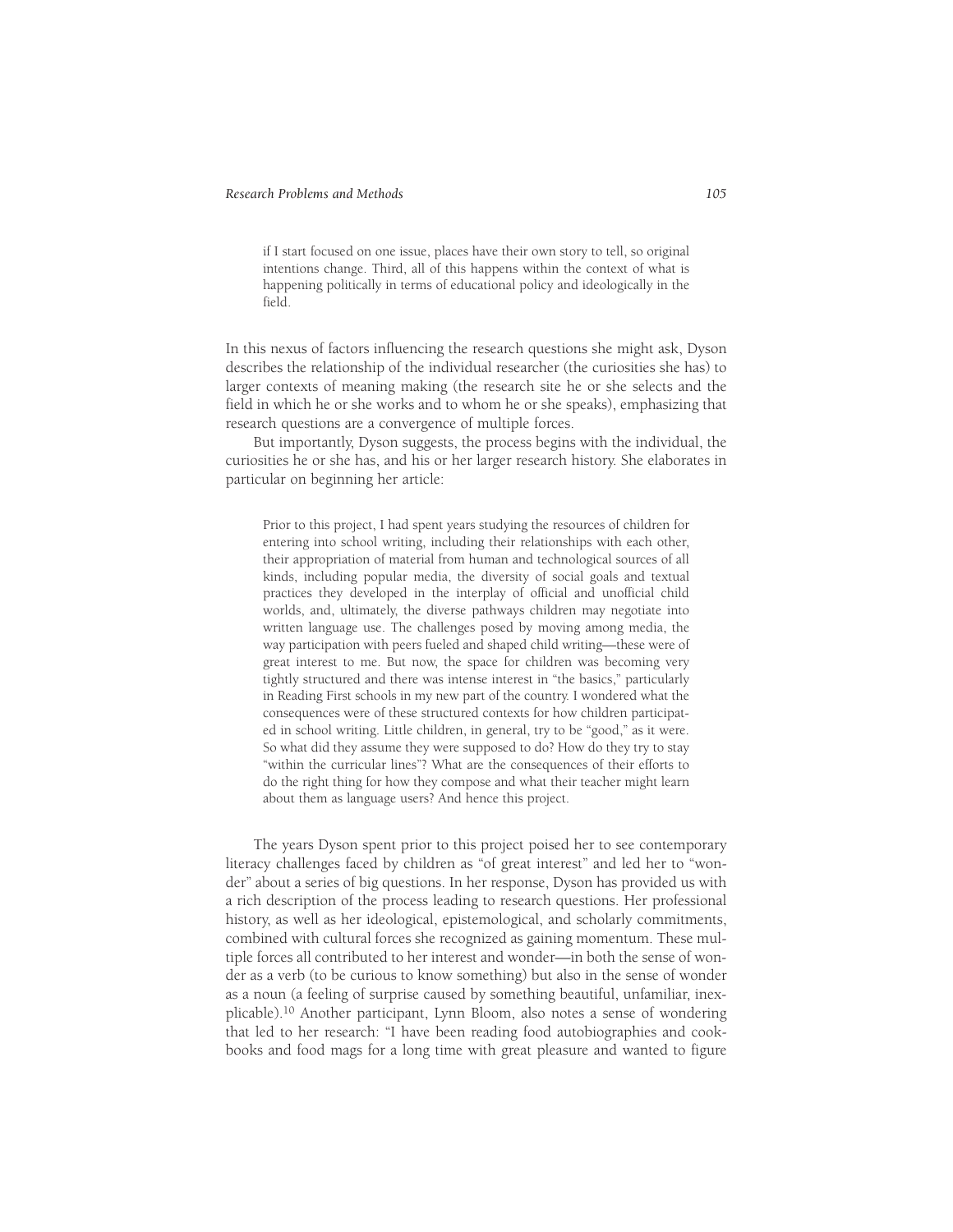out why this reading is so much fun." Similarly, Richard Raymond begins with his experience as grounds for writing what he describes as an "academic memoir" about "teaching of American literature and Research Strategies at the University of Shkoder in Albania. … This project led to a book, an academic memoir [which] details not only me teaching but also my work with the faculty—exchanging pedagogy and scholarship, collaboratively shaping a writingcentered curriculum in English studies, developing democratic departmental governance." And Barry Kroll describes his nonacademic interests and experiences as influencing the theoretical framework he develops: "I had studied tai chi for a while and was struck by its implications for arguing differently. When I read about aikido I knew I'd found something of great potential. So while the article had several roots and sources, the most important one was aikido."

Peter Smagorinsky recognizes that research ideas are more often grounded in longitudinal research agendas and experiential knowledge rather than existing out there somewhere waiting to be discovered: "The idea didn't quite so much come from somewhere, but rather was part of a long-time interest in what people now call multimodal composing. I published things on incorporating the arts into English instruction as early as 1991, and began publishing empirical studies of artistic composing in 1994." Smagorinsky goes on to explain that "This particular study was not a result of a design, but something that occurred in the classroom of third author Cindy O'Donnell-Allen … I'd gotten a grant from the NCTE [National Council of Teachers of English] Research Foundation and observed her class (often with a research assistant) to study whatever went on, with a special interest in artistic interpretations of literature. The mask-making project was part of Cindy's curriculum, so I recorded kids as they did their masks." The resulting article focused on mask making as a representational process. As Smagorinsky suggests, research questions don't come from "somewhere"—they arise from a nexus of the researcher's previous experiences, interests, and commitments, and as this example suggests, from the lifeworlds of the people involved—both the research participants and the researchers.

As these researchers explicitly acknowledge, research problems are situated within rich contexts developed over time—sometimes over the career of a researcher. Indeed, eight participants (73%) located their research problems within their own continuing lines of inquiry. Sometimes these continuing lines of inquiry began at the dissertation stage, as Nicole Amare acknowledges: "It came from a graduate student paper I wrote almost 12 years ago about linguistic sexism in print textbooks. I always liked that paper … I decided to modernize the topic and instead look at gender fair language in an online medium." Likewise, Stephen Schneider describes how a chapter from his dissertation became "a response to Susan Kates' article on citizenship schooling and a more general response to the 'civic' claims common in rhetorical education." Sometimes, however, the research question arises from and is grounded in a longer career interest, as Barry Kroll explains: "The germ of the entire sequence was a growing dissatisfaction with classic pro/con argument, as I was teaching it in the late 1980s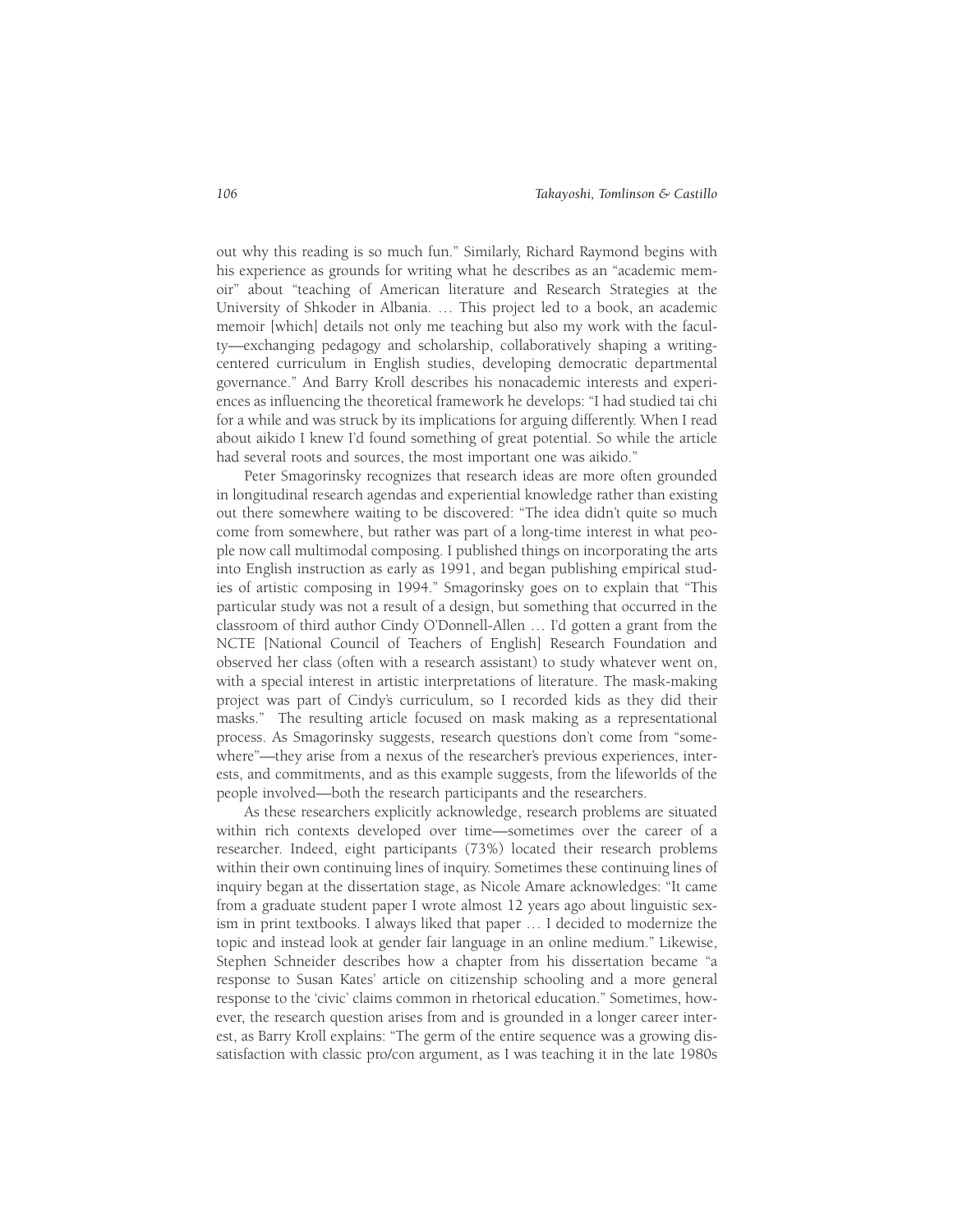early 1990s." In Kroll's recognition of "growing dissatisfaction," we see the manifestation of uneasy feelings arising from a particular social context in which Kroll finds himself uncomfortably positioned. Kroll related an anecdote from observing a teaching assistant:

She was starting a unit on arguing about gun control. As the students came into the room, she asked each to state their position on gun control, and depending on their answer she had them sit on one side of the room or the other. Neutrality wasn't permitted: each student had to commit and then sit with like-minded peers, across the room from those with the opposing viewpoint. The task was to work to develop arguments that would convince those on the other side—literally. Though this was an extreme situation, it captured concretely many of the things that had been bothering me in my own teaching and in the field of rhetoric generally. With the best of intentions, I'd been promoting polarization and a fundamentally adversarial approach to argument.

Experiencing a violation of expectation through the extremity of the observed situation, Kroll comes to a new recognition of a problem that's been troubling him for some time—a growing dissatisfaction with his own teaching and the field's treatment of teaching argument. From this moment of recognition, Kroll goes on to develop ways of making new connections, through experimenting with his teaching and finally, beginning his article on aikido as a means of arguing differently. Other participants similarly describe their recent publications as situated within larger, longer research projects: Jeff Rice describes his article as part of a larger, book-length project, Barbara Waxman describes her article as arising from her multiple experiences teaching a course on the culinary memoir, and Tiane Donahue responds that her idea "came partly from the call for papers—it was about methodology, and I have been working on clarifying my methodology for other scholars. … I've been trying to bring together linguistics and composition theory for a long time, and this seemed like the right opportunity to clarify this for myself and for others."

Even when researchers enter research sites open to what might develop there, they are the interpretive lens through which those observations filter. Past experiences, background knowledge, and research commitments contribute to our seeing. Good research always begins from a position of possibility with researchers entering research practice open to possibilities that might arise. In recognizing the individual as the interpretive lens through which data is filtered, we suggest the importance of articulating the role our subject positions have on what we notice, what we understand, and what we find interesting in our research practices. Perhaps this is what participants mean to suggest when they identify different forms of cognitive dissonance as their initial beginning—the dissonance between our individual subject positions and the field's understand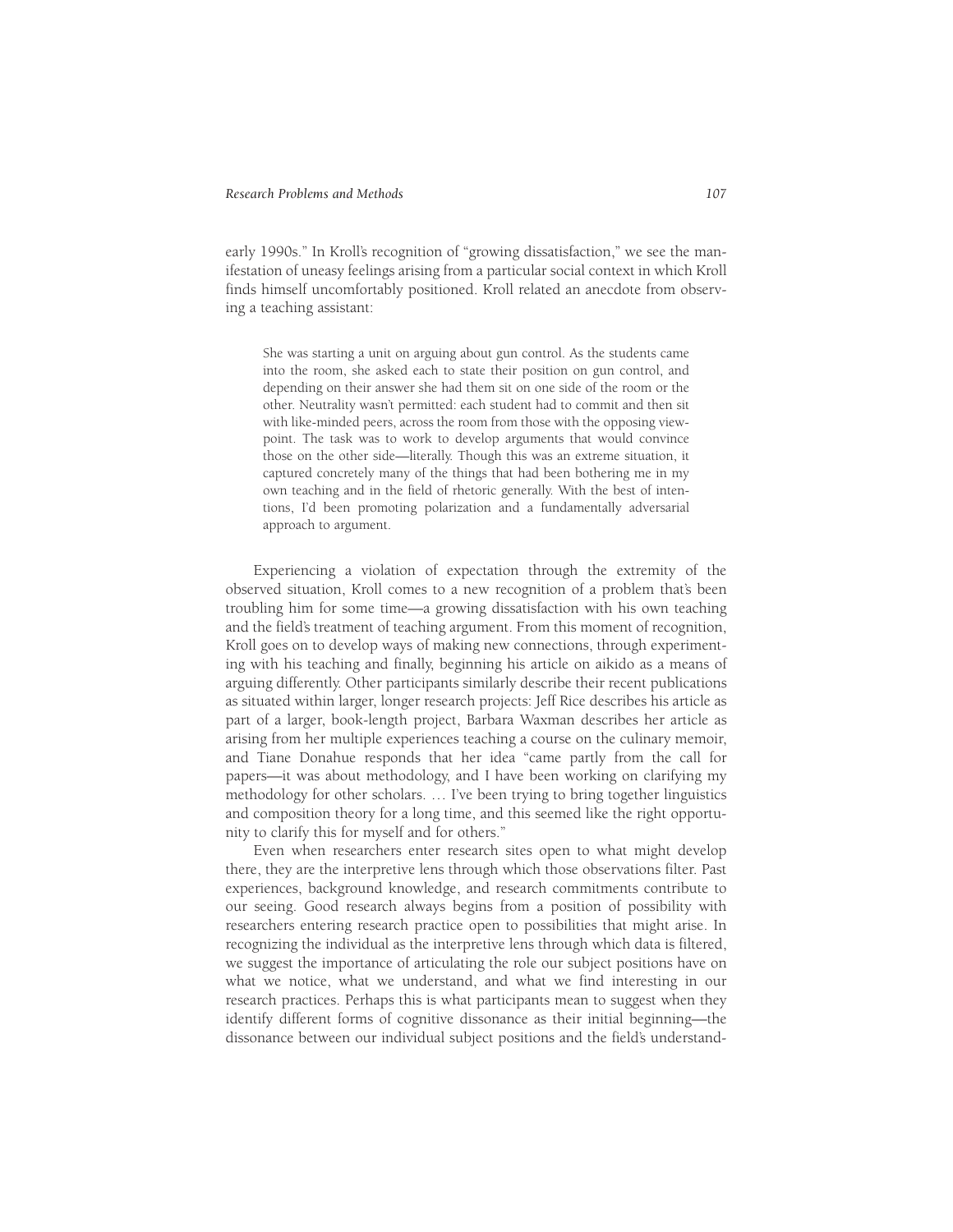ing—because in these participants contributions, research questions do not begin from simply "noticing a gap" in existing scholarship. It is a complex process of bringing the individual (and all his or her intellectual, epistemological, ideological, political, and nonacademic commitments and experiences) into conversation with the existing body of scholarship.

# **RESEARCHERS' REFLECTIONS ON PROBLEM FORMATION AND METHODOLOGICAL CHOICE**

When queried about their methodological designs and decision making, 82% of participants identified experiential knowledge as the source of their methodological choices. In the same way that these research participants reveal research problems to be situated within rich contexts developed over time, the methods chosen are situated within rich contexts developed over time. For instance, five participants (45%) had used their chosen method before the current study, and six (55%) explained they used a method employed by other scholars (either research collaborators or others used by published scholars). Thirty-six percent of participants also noted that the methods they chose often were methods they had a good deal of experience using in their continuing line of inquiry. For example, Tiane Donahue has a history with her chosen methods: "This project is a part of my larger research path: looking cross-culturally at student writing, using methods and frames from literary criticism, linguistics, and composition. So, in the publication I was distilling a more broadly-developed methodology. That methodology developed from all of my career." Smagorinsky provides a nice summary of the multiple reasons researchers select methods: "I guess you'd say I selected protocol analysis because it was appropriate for the study and because I was experienced in the method and felt a high comfort level with doing it." To recognize that experienced researchers often employ the same methods repeatedly throughout their careers is not to suggest that the methods are blindly adopted; instead, as these researchers indicate, methodological practices are themselves worked out over time, and repeated use is an important element in a research agenda. We would note that once again the role of subject position and subjectivity significantly shape research in ways which as a field we have barely begun to recognize let alone understand. How does comfort level factor into decision making about research methods, and how does that factor shape the kinds of knowledge that are made and discovered? Lynn Bloom acknowledges that she draws from multiple research methods in her work: "As a rule, there is not one single research method in the work I do; I use combinations of methods in order to get good reliable trustworthy results." But the question remains—how do researchers draw on combinations of methods? How does that process of selection occur, what role does the subjective play in seeing some methods as good or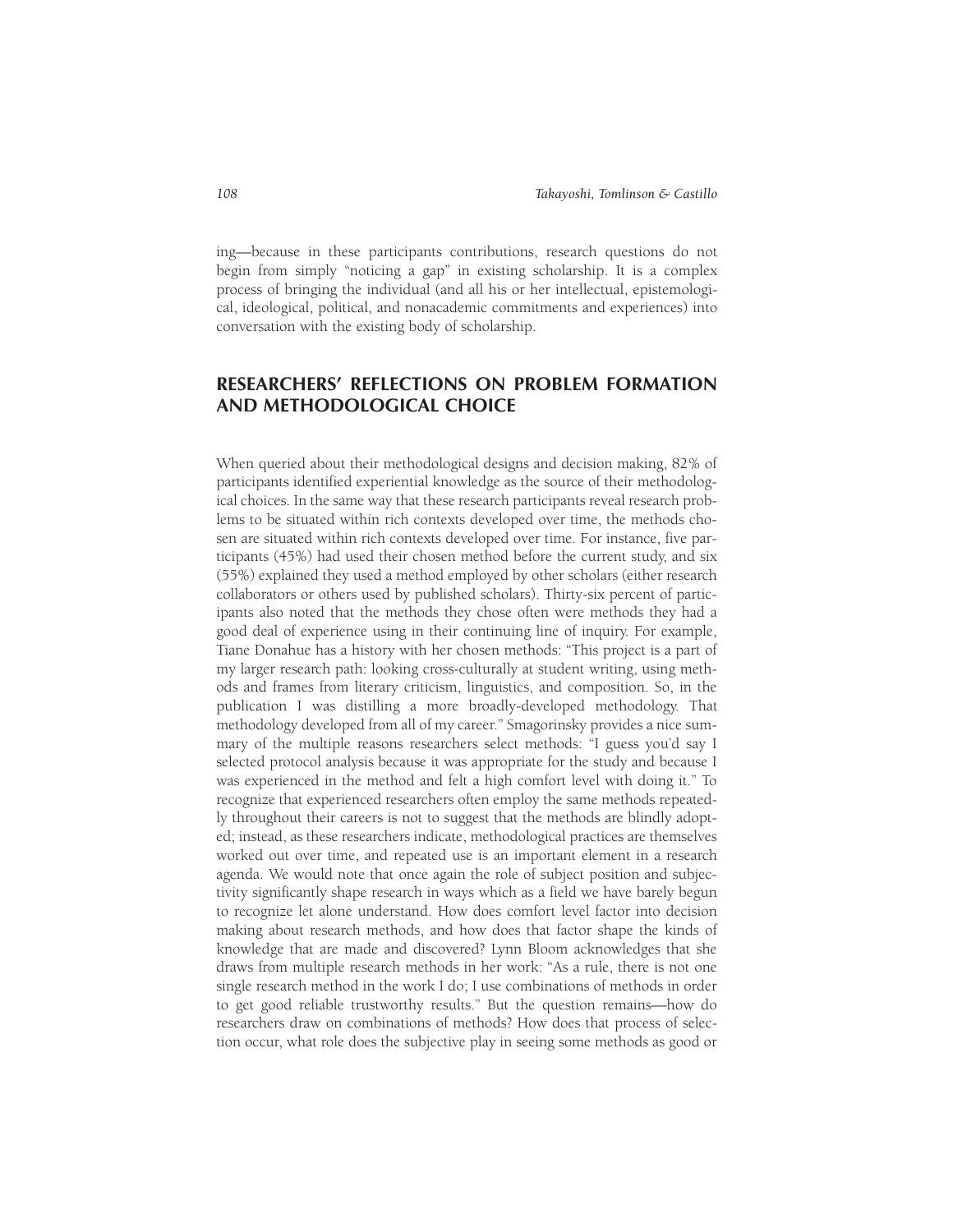reliable and others as not? Our research participants are experienced, successfully publishing scholars and researchers—much of their decision making is likely tacit. We believe that it is crucial to understand how those decisions are made and how successful researchers bring subjective experience to bear on the construction of research questions and the construction of research methods as appropriate to those questions. Such an understanding can contribute to nothing less than a more robust understanding of how knowledge is made in our profession.

The steps involved in the messy and subjective parts of knowledge construction remain largely untold in our professional conversations. Written representations of research tend to de-emphasize the researcher's nonacademic frameworks and investments, as writers negotiate what Mortensen and Kirsch (1996) call "the thin line between self-centered display and revealing positionality that researchers must negotiate when they foreground themselves in their texts" (p. xxvii). Barry Kroll's (2008) CCC article on aikido, for example, gives no indication of the visceral connection between research question and one's intellectual life which he described to us:

I keep coming back to the importance of practical significance and a level of interest and engagement that's deeper than intellectual. For example, while my initial interest in aikido was intellectual, it was also visceral—a connection that deepened when I starting practicing the art. And that experience (I've been doing it for nearly 4 years now) has led to many discoveries and insights. I'm now especially interested in mind-body learning, for example, as well as Asian contemplative practices and their significance for writing. In other words, I've found a trail of projects by following interest and instinct, rather than worrying too much about what's hot in the current discourse in the discipline. (p. XX)

Even further, Richard Raymond, author of the academic memoir we referred to in the preceding section, suggests that a visceral and subjective commitment is crucial to his research process generally: "As corny as it may sound, my decisions about problems and methodology rest on my reflective answers to one question: Why do I care?" Other participants concur that a personal investment in the research question and methodology is crucial:

- "A key factor … is to be 'blown away' by a particular text and to try to figure out why it has such a powerful effect. …. Personal engagement with the topic of the research is critical." (Barbara Waxman).
- "I research what I'm interested in." (Jeff Rice)
- "Well, I suggest knowing what one is passionately interested in, and not just in the abstract. What are the situations, the populations, that grip one's attention. Read the literature as somebody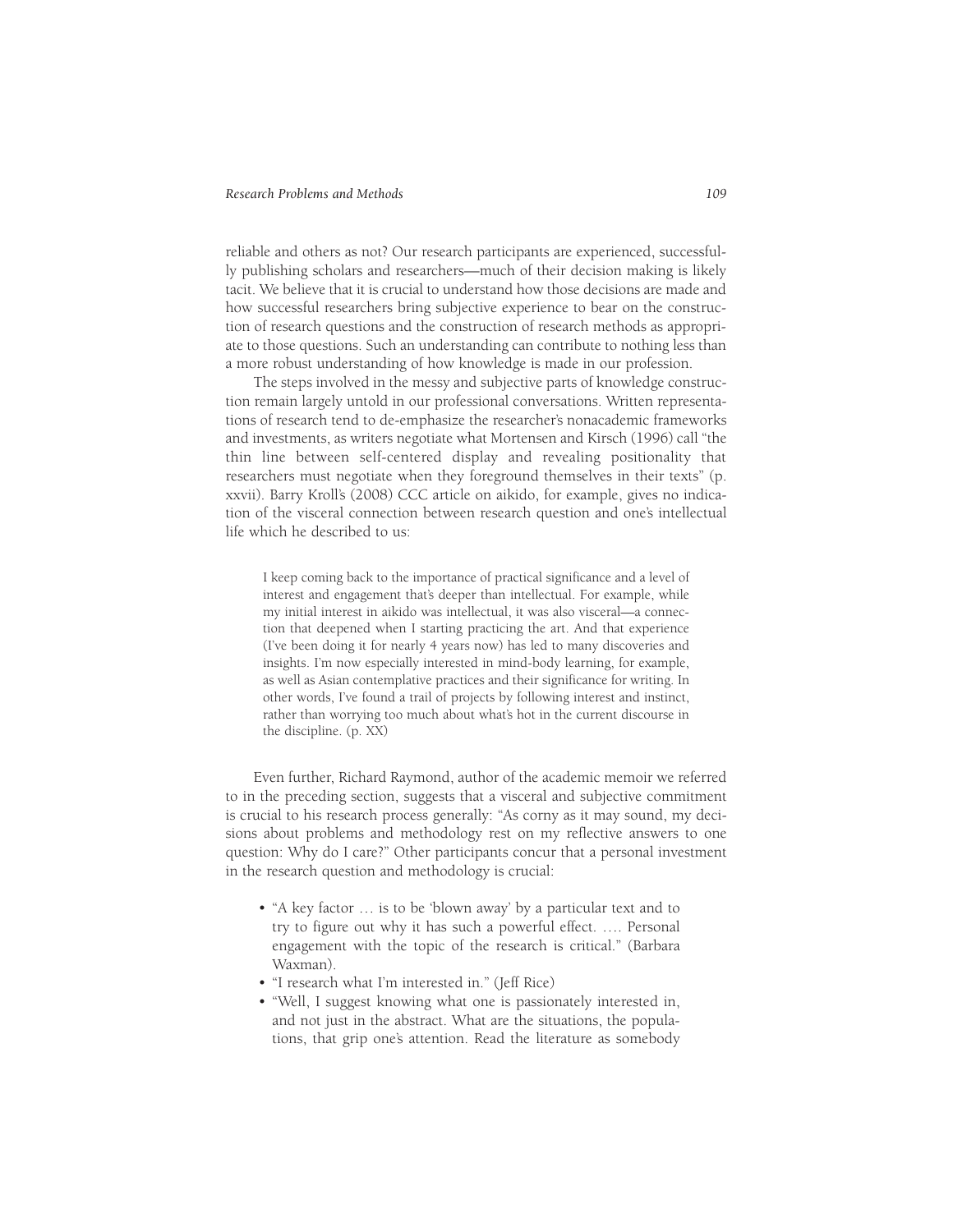who is not just going to summarize it for a qualifying exam but as somebody who wants to figure out what engages one's passions and interests so that you want to join in." (Anne Haas Dyson)

Nine respondents (82%) suggested the importance of originality and creativity in formation of the research problem and/or in the writing of the results, and several framed research as a rhetorical problem. In his response, Smagorinsky noted, "being an insightful reader of results and then taking your writing seriously [is] a rhetorical problem … as well as an intellectual one." Additionally, four responses (36%) mentioned the importance of following one's instincts and noticing felt connections.

Sometimes the construction of one's methods (as well as the research questions) are encouraged as well as constrained by the contexts in which one works. Nicole Amare, for example, is waiting until after the tenure decision to work on an idea she's had for some time "because the piece will take so much time and I have no guarantee that the idea will be publishable" and two participants, Tiane Donahue and Peter Smagorinsky, each point to the shaping effect grant opportunities can have on project formation. In his experience, Smagorinsky has found that being involved in collaborative projects creates a network of influence on his research:

Actually there have been serendipitous events that have directed my decision-making. I did a study (published in 1995) on what's taught in secondary English teaching methods classes, based on an analysis of syllabi from around the country—I did that study because I wondered what people in my field were reading and assigning to their students, and ended up with a book-length study. Based on that publication, I was asked to be part of the proposal being written for the Center on English Learning and Achievement, doing the strand on teacher education, something I hadn't ever done. I agreed because it … put me within a network of people I respected (not something I could say of the university in which I taught at the time, where I was intellectually very lonely). It ended up being a pretty productive line of inquiry for me, resulting in a dozen or so publications thus far and a couple of national research awards … Similarly, a colleague here at UGA has recently asked me to be part of a grant doing the protocol analysis segment of a study of how students with learning disabilities use computers in writing. Again, money dropped in my lap to work, and in service of someone else's research question, but it sounds interesting and the other serendipitous grant work turned out well, so why not? Plus it gives me the opportunity to work with an esteemed colleague.

In this description of a period in his larger research life, Smagorinsky identifies a number of influences on decision making: serendipitous events and contacts with colleagues, outside invitations to continue lines of inquiry already completed or underway, and entering into a network of colleagues. Indeed, in both the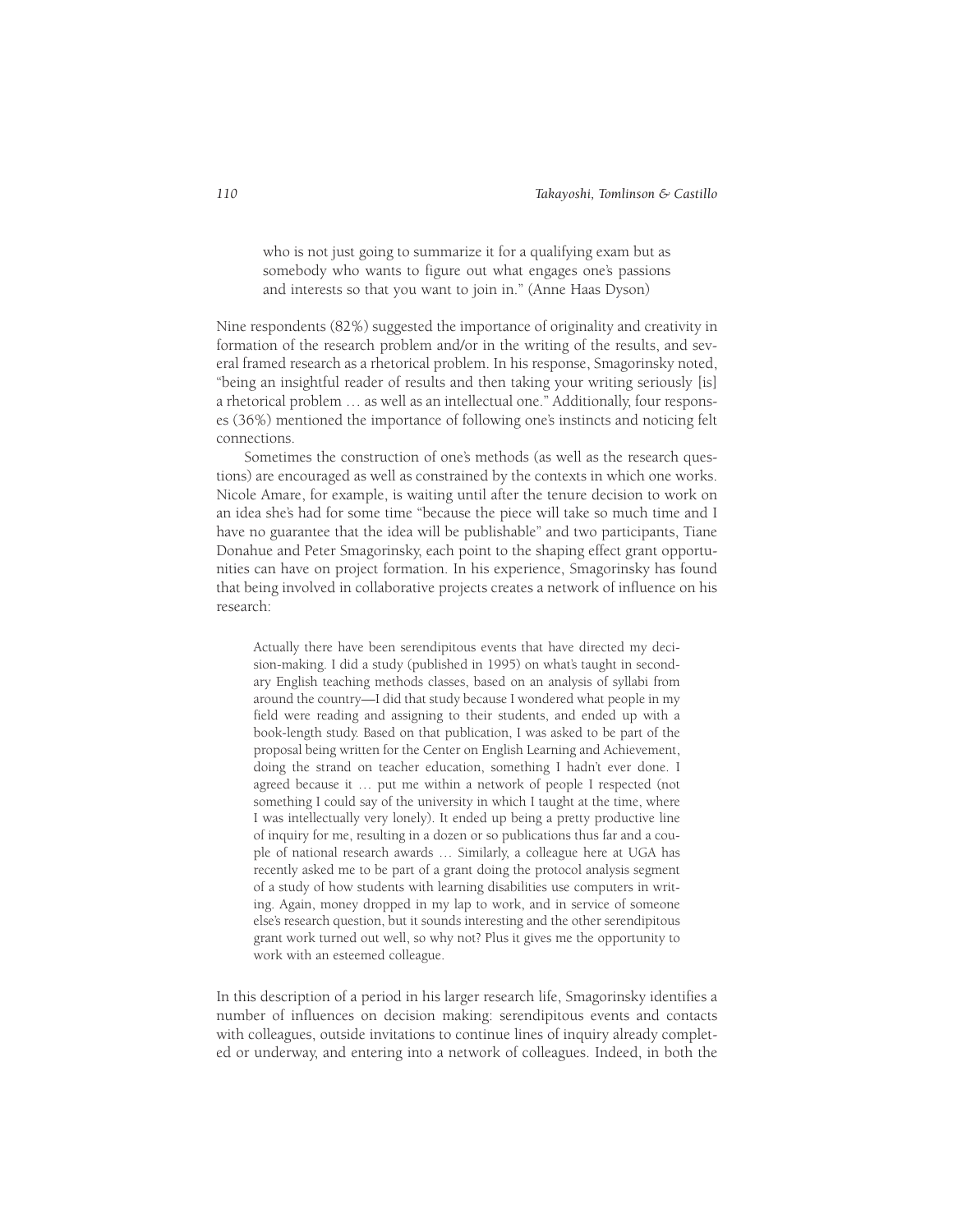situations Smagorinsky describes, one of the significant benefits was connecting with esteemed and intellectually stimulating colleagues. We'd argue that most successful researchers work within similar networks of influence—whether those networks are as present as the ones Smagorinsky describes, or whether they are more evanescent, as Huiling Ding suggests in hhis comment that "Discussion with other people, especially those outside my discipline, helps me to identity the research problem. For methodology, I talked a lot with people in the field."

Either way, methods like research questions are not discovered floating out there somewhere. They are constructed. Whereas researchers are often advised to select methods based on their fit with the research question, such advice (perhaps inadvertently) suggests that there is a one to one correspondence between research methods and research questions. But very few studies can actually only be accomplished using one method. There are many ways of knowing and many types of data we can collect to create narratives of understanding. It is more accurate to acknowledge that different methods are grounded in different epistemologies, ideologies, and political commitments and are sometimes determined as much by our research contexts and collaborative relationships as they are by fit with the research question. What researchers do when they make methodological choices is not chose the method which fits the research question; rather, researchers *construct* their methods as appropriate to the research question. We suggest there is a need for a more clear and well-researched understanding of how method is interwoven with invention and how our personal and public positioning influences our methods. Smagorinsky (2008), in a recent article arguing for situating the methods section as the heart of the article, comments on this need as well:

I'd like to argue for greater attention to accounts of research method, both for the reader's sake and the writer's. As a reader, I simply need to know how data become results in order to trust the author's claims. But for me as a writer, the Method section plays a pivotal role in the production of a research article. It serves as the core from which radiate the content and organization of each of the other sections of an APA-style research report. (p. 394)

We agree with Smagorinsky's call for more attention to accounts of research method, particularly the relationship between the research question and methodological choice. It is in the research methods section, we would add, that we find traces of the knowledge making process. By understanding "how data becomes results" we understand how the researcher constructed her research question, constructed her method as appropriate to that research question, and constructed a narrative from the raw materials of data she collected. In our participants' explicit reflections on their research processes (reflections of the type which do not for the most part make it into published scholarship) we see the impact of personal background on methodological choice.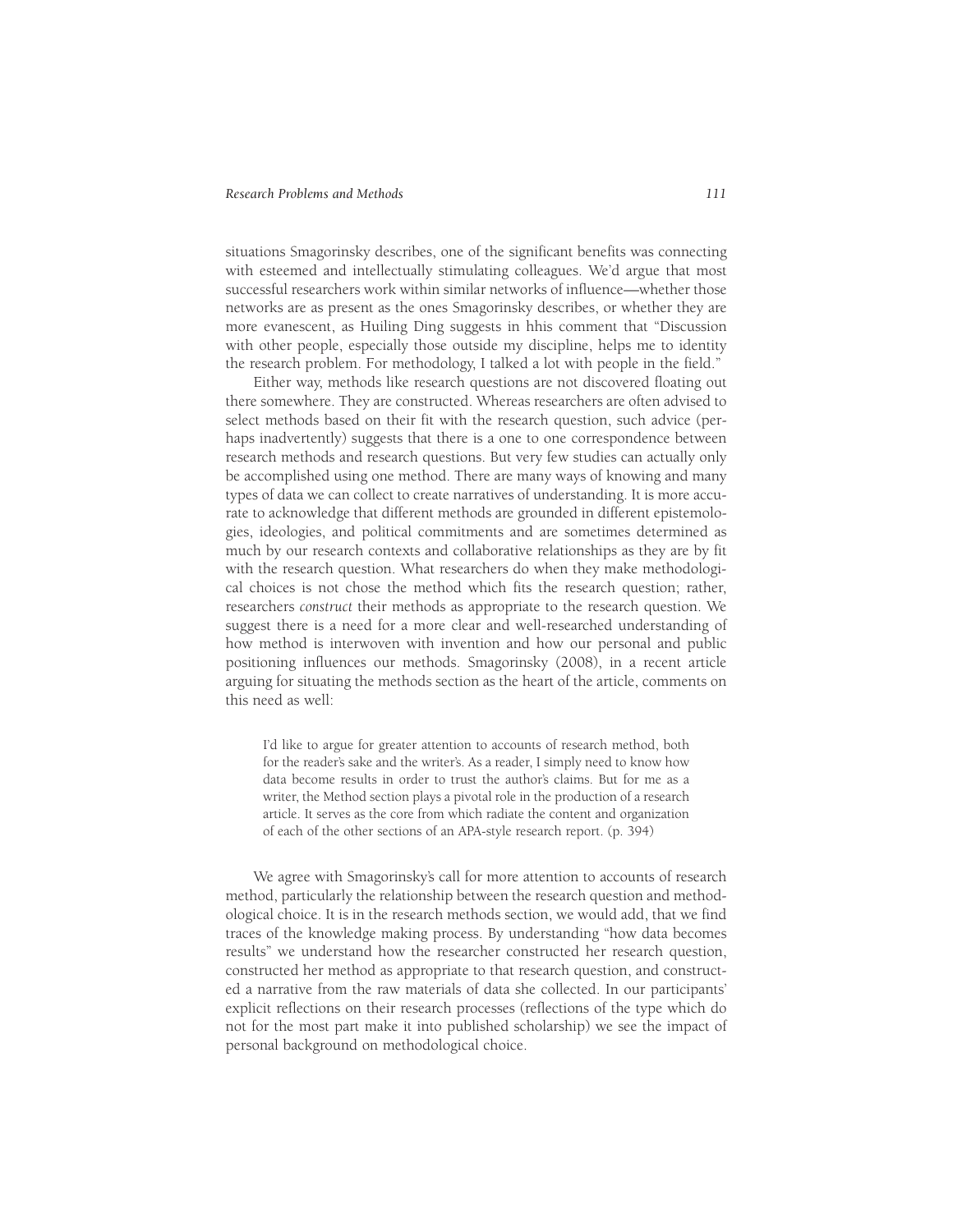# **SOME TENTATIVE CONCLUSIONS AND AN OPENING MOVE**

As Brewer and Hunter (2005) suggested, researchers will attend to questions that are "compatible with their own particular theoretical orientations and with the methods linked to those orientations, and will ignore problems that are either theoretically or methodologically incompatible" (p. 54). Acknowledging that we need richer understandings of how subjectivity flows through research processes, we believe this chapter is a beginning contribution to unpacking a complex methodological concern. The participants in our survey suggest some of the ways researchers are the interpretive lens through which research is conducted and data is filtered—but their reflections are a beginning move that need to be elaborated. What these scholars reveal about actual research practices provide a needed model for researchers. We believe that reflections of this type on actual experiences forming research problems, constructing research questions, and fitting research methods to the problem and question are important for methodological understanding. Being explicit about the decisions we make as researchers which lead to the final research problem and question (including decisions about our personal commitments to the research problem, questions, and methods) might be understood as a way of adding a layer of accountability and replicability to our research. Such accountability and replicably crucial to the development of knowledge in the field, as Richard Haswell (2005) notes: "RAD [replicable, aggregable, and data-supported] scholarship is a best effort inquiry into the actualities of a situation, inquiry that is explicitly enough systematicized in sampling, execution, and analysis to be replicated; exactly enough circumscribed to be extended; and factually enough supported to be verified" (p. 201). He asserts, "the value of RAD scholarship is its capacity for growth—its comparability, replicability, and accruability" (p. 202). Being explicit about the decisions we make as researchers contributes to this capacity for growth as comparability, replicability, and accruability can be accounted for in our final representations. Ignoring how subjectivity shapes our research keeps us from being able to account for it as an influence.

The scholars and colleagues whose reflections we shared in this chapter help demystify the research process and contribute to understanding research as a process of human knowledge making. They provide an important model for practices which researchers need to engage as part of the knowledge-making process even when those reflections do not become a part of the final representation of research. At the least, our research participants suggest that these processes of research practice are much more complex than our existing understandings of the beginning stages of research and particularly the advice we give beginning researchers. At its core, research is really a way of satisfying a curious mind. Yet, part of the social discourse of research has been to erase the individual—to strive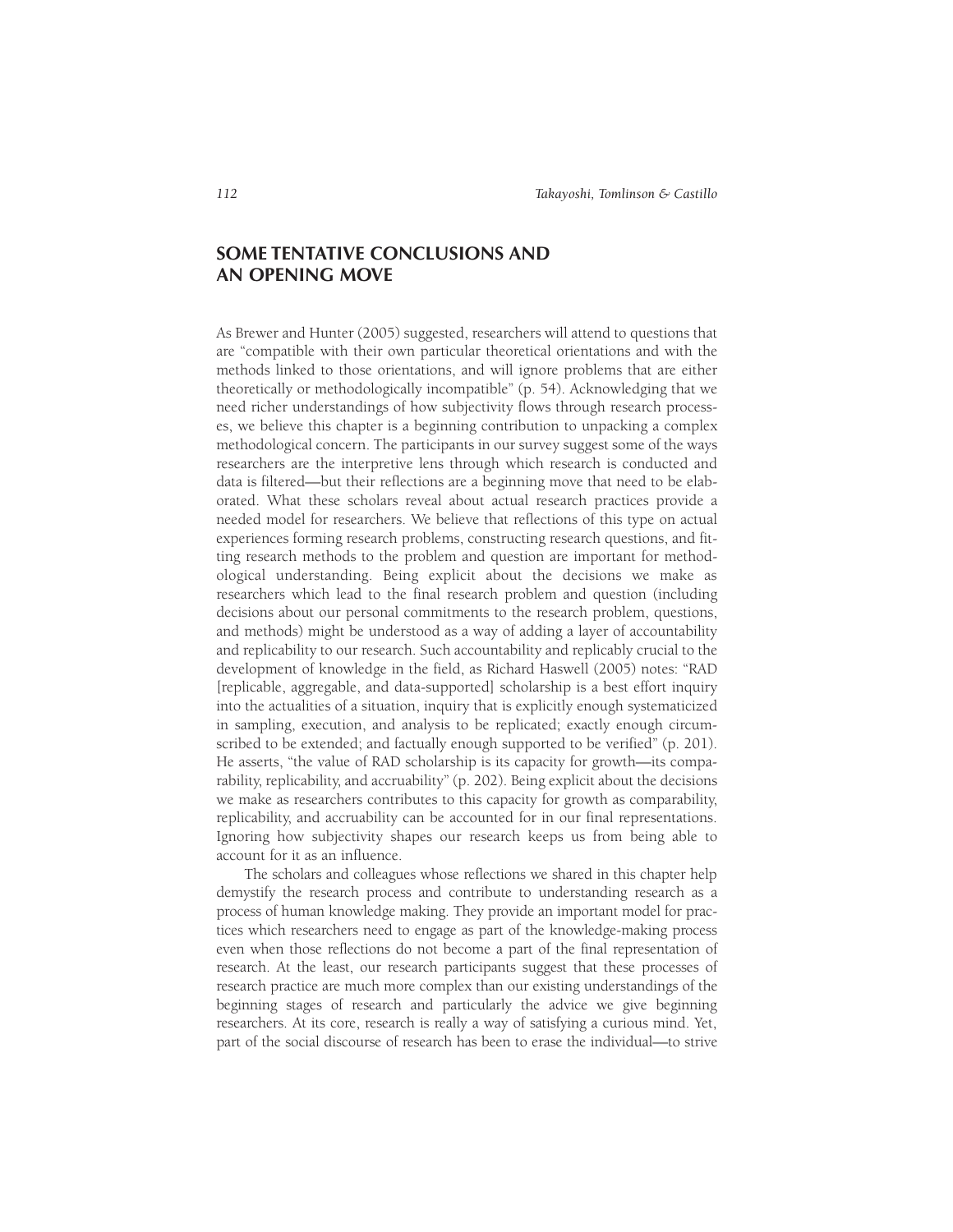for an objective stance in which the researcher's subjectivity does not play a role in the final representation. Counter to this striving for objectivity is a feminist research practice and methodology that insists on the recognition of the researcher as a participant in the construction of what questions get asked (and which do not), in the collection of data and work in the research sites, in the relationships enacted with participants. What we are calling for is what feminist researchers have prepared us to see and want—a more explicit understanding and acknowledgment of how subjectivity, subject position, and sociocultural position shape our research processes and the knowledge that results from those practices.11Kirsch (1999) writes of these researchers that they "urge researchers to take responsibility for ... recognizing that … data are always shaped, to a large extent, by researchers' values, theoretical perspectives, and personal histories" (p. 195). As so many feminist theorists point out, decisions about the conduct of research should be deliberate and thoughtful. Without such deliberation and examination, these very powerful forces can invisibly shape our knowledge production.

Writing can play a significant role in these deliberations. Recognizing that "The original research question and the manner in which it is phrased lead the researcher to examine data from a specific perspective and to utilize certain data collection techniques and modes of data analysis," (p. 41) Corbin and Strauss (2007) suggest the importance of writing in unpacking the researcher's perspectives, thinking, and developing analysis: "What our researcher requires are recording tactics that will provide him with an ongoing, developmental dialogue between his roles as discoverer and as social analyst" (p. 118). Significantly for Corbin and Strauss, reflective writing is more than a written record or representation of thought. Instead, they describe memos as "working and living documents. … Even when a researcher is working alone on a project, he or she is engaged in continued internal dialogue—for that is, after all, what thinking is" (p. 118). The ongoing, developmental dialogue Corbin and Strauss describe can and should begin even prior to the creation of the research problem and the formation of the research question. Especially in the beginning of a research project, using writing as a means of engaging in an internal dialogue with ourselves can help us identify and work through our motivations and purposes for researching and the ways our previous experiences, epistemological, ideological, and cultural assumptions influence what we see as researchable problems and appropriate methods. We agree with Young (1981) that "Control over a felt difficulty begins with its analysis and articulation (which seem to be mutually dependent processes)" (p. 62). Too often, we feel, the analysis of a felt difficulty remains almost tacit—not articulated explicitly, not revealed to audiences—but like Young, we believe that being aware of the complexities involved in the identification of one's research interests and ideological commitments is crucial to creating successful research questions. Grounded in this theoretical understanding as well as in our research participants' reflections, we offer a heuristic (see Table 5.1) for what researchers might do to acknowledge and complicate the invisibility of their own subjectivity.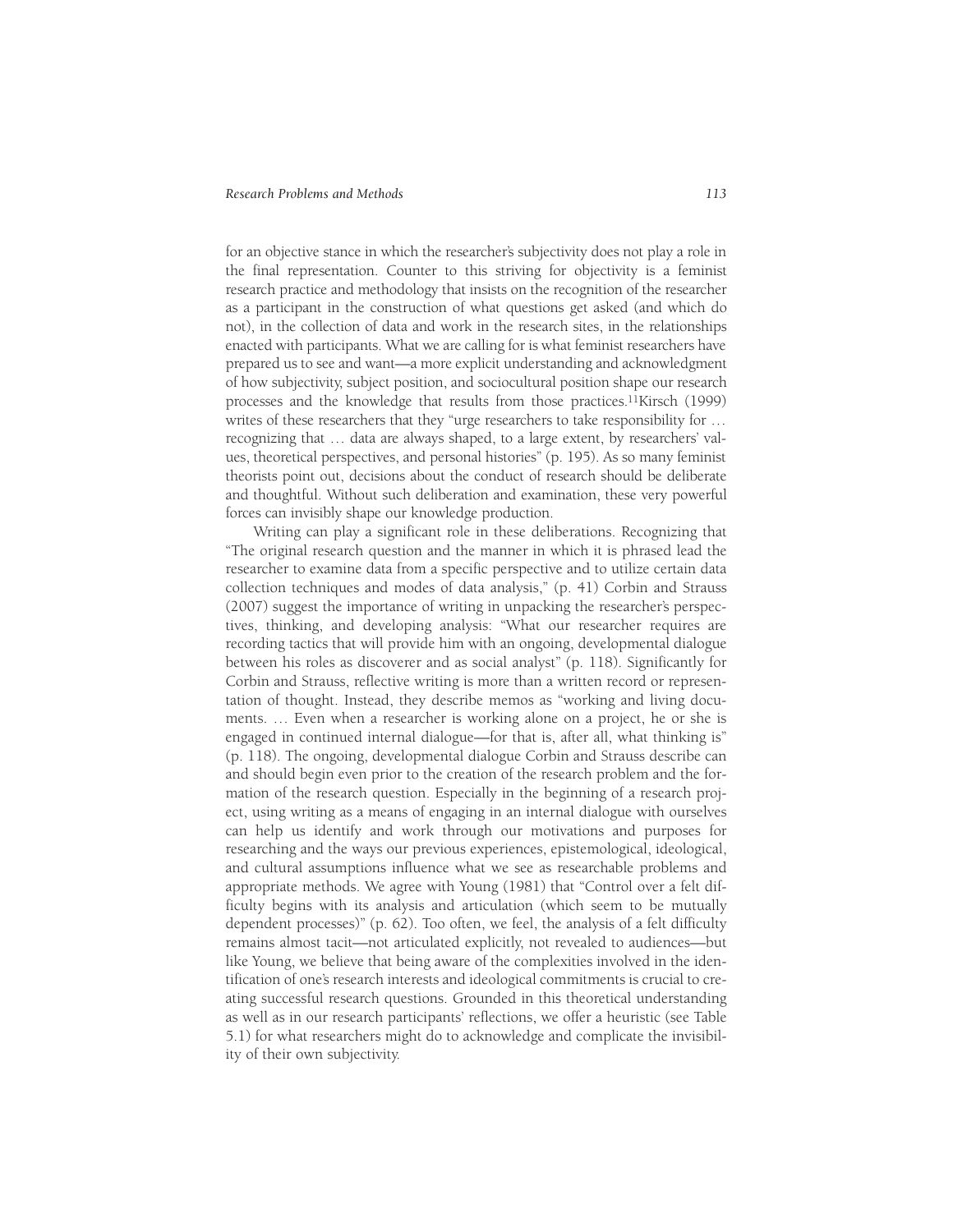This heuristic provides researchers with prompts for thinking about their construction of research problems, research questions, and methods. Being explicit and detailed about their decision making and the intersection of their personal as well as professional commitments can make researchers consciously aware of important shaping influences on the research they conduct. Researchers might use the heuristic in several ways:

- Write in response to these questions at the beginning of researching to articulate the (often implicit) influences that they can then account for in their design and analysis.
- Return to the initial heuristic writing as a record of their initial thinking about the problem, question, and methods.
- Write again in-process, after the research problem, questions, and methods have been determined, as a way of prompting their thinking about the intersection of their personal and professional commitments to the ongoing research and analysis.

This heuristic is not meant to be exhaustive of the preparatory thinking researchers need to do prior to forming their research question, nor do we suggest that every question is equally important for every researcher to answer. The questions are meant to suggest types of issues researchers might explicitly recognize. The heuristic is meant to be a prompt for thinking at any stage in the research process. Researchers should write as much as they can in response to each question, write with more concern for content than form, and let their ideas trigger one another in a kind of free-association fashion.

- 1. **What are your motivations or purposes for researching? What is it you want to know?** Sometimes research begins with a felt difficulty with inconsistencies in a researcher's values, beliefs, opinions, knowledge, and reading of existing scholarship. Sometimes something in one's nonprofessional life throws new light on professional concerns. Sometimes research begins with a call within a community (a call for papers, a conference announcement, a research article that ends with ideas for future study). Sometimes research begins in a collaborative relationship—a conversation with a colleague, an invitation to participate in an already formed research project, or work that evolves into scholarship.
- 2. **What do you already believe about the research problem?** Once you've identified the exigency of your research project, being explicit about your relationship to that exigency and identifying your related experiences and knowledge about the research area an help you elaborate your research question and gain conscious control over the ways the particular subject positions you occupy might shape the research question and study method.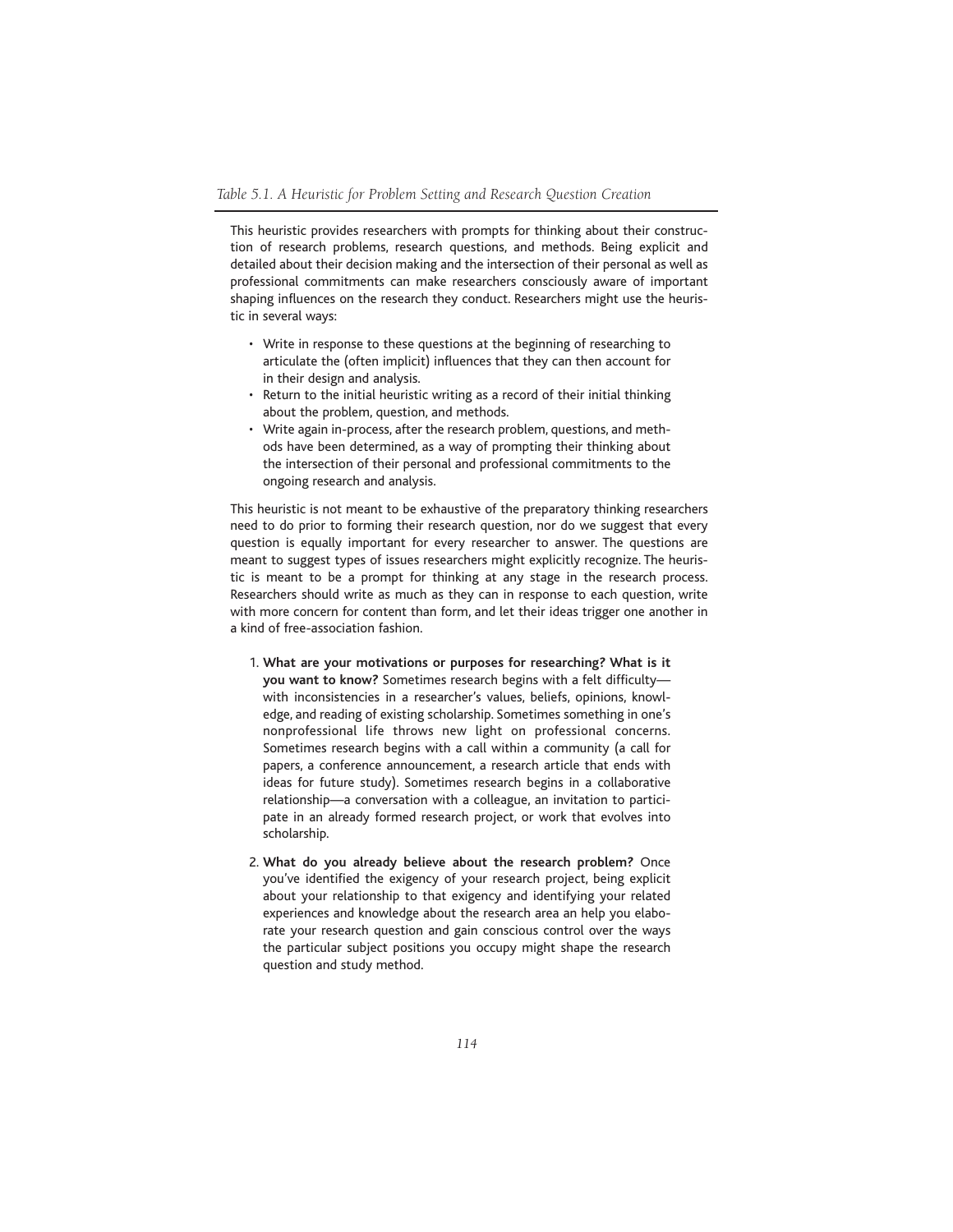- 3. **What epistemological and cultural beliefs do you have related to the research problem?** How, in other words, is your research going to be influenced or shaped by your beliefs and assumptions about race/gender/class/sexual orientation/age, knowledge (who can make it, how it is made), and ways of being?
- 4. **What is your ideological commitment to the subject?** Are you interested in over turning existing understandings? In paying attention to people or practices that have been ignored or overlooked by existing researchers? Ideological commitments can be overtly articulated or not, but research (as any human practice) is always ideological in the sense that it involves the study of ideas.
- 5. **What professional or intellectual need does this research fill?** Often researchers are encouraged to think about research problems in terms of what hasn't been done in the field (i.e., filling a gap in the existing research). In addition to asking what work hasn't been done, however, is an even more important question, which is "Does this work need to be done?"
- 6. **What assumptions about academic scholarship shape your work?** What purposes does your academic research serve? What purposes do you want it to serve? Whose voices and perspectives are important to include in the professional conversation? What kinds of evidence are expected or acceptable?

Even a cursory scan of the six questions in the heuristic presented in Table 5.1 suggests that thinking through the formation of research problems and questions can be a lengthy process. But it should be. As argued here, numerous methodological theorists have asserted that the creation of a good research question can shape the entire project. Time spent up front working out assumptions, beliefs, and commitments to the research question are an investment in successful research. The heuristic presented in Table 5.1 aims at assisting researchers in this initial investment of thinking and planning. As with any heuristic, the goal is not a *product* (some polished, formal piece of prose) but a *process* (of using writing to think through and identify the influences shaping your understanding of your research question as a question, as a researchable problem, and as worthy of your time and attention). These questions prompt researchers to think at the beginning of their planning stages about the relationships between their personal commitments and their professional interests: what they already know before they begin research, what they want to know, why they want to know it, and how their various subject positions intersect with the profession. The goal of the heuristic is to think through the problem, but also to begin an ongoing written dialogue with one's self that can be returned to throughout the research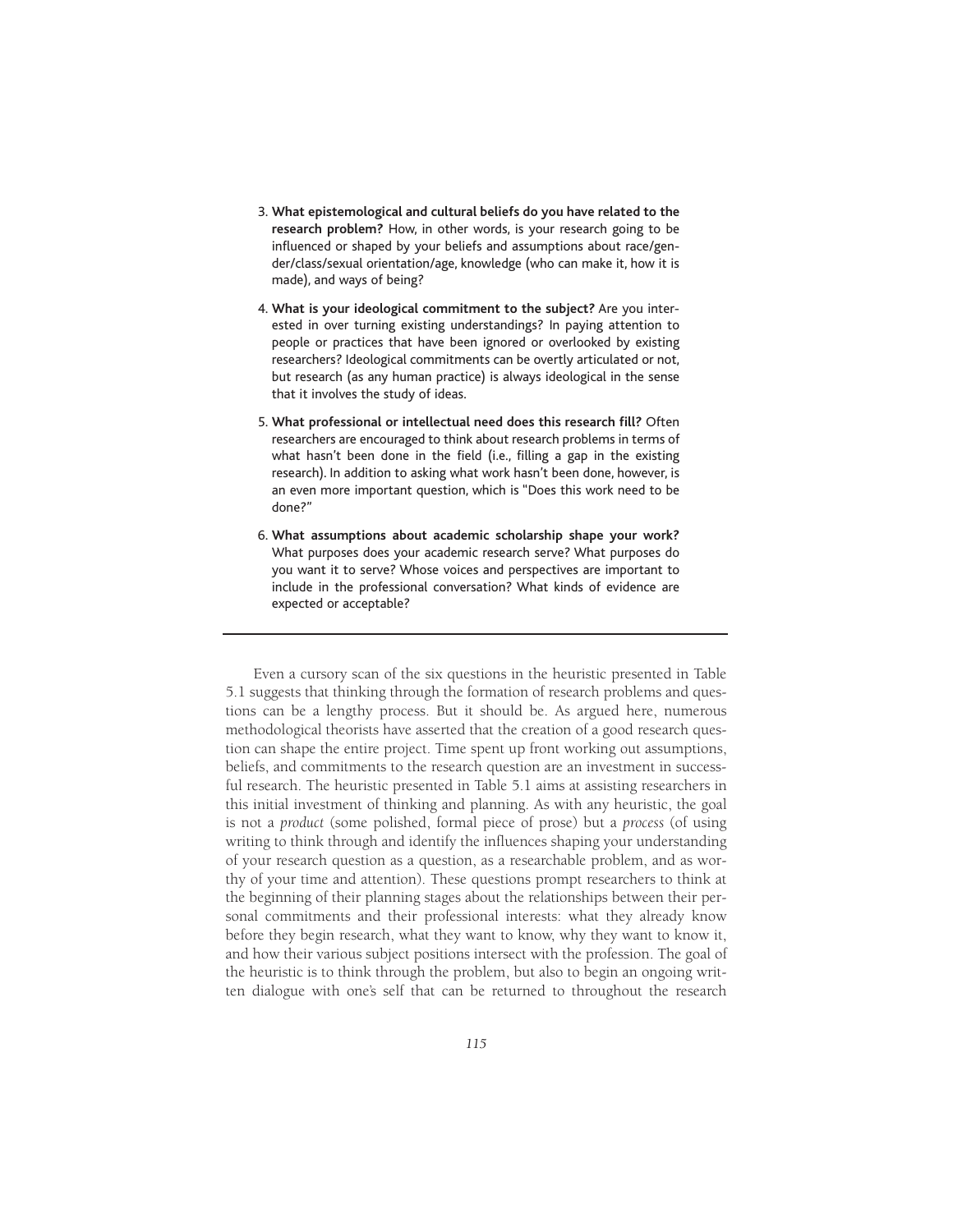process and that can develop in complexity and clarity throughout the research process. Corbin and Strauss (2007) argue that reflective writing is as important to the research process as any other part of the process: "One of the complaints we often hear from students is that writing memos … is just too time consuming. … We puzzle over those remarks. Writing memos is part of the analysis, part of doing qualitative work. They move the analysis forward and as such are just as important to the research process as data gathering itself" (p. 118). Likewise, we have found that writing at the initial research stage about what is involved in the shaping of our research questions is an important stage in understanding and planning our research processes (in ways that account for, control, or balance our initial subjective perspectives). Understanding the assumptions informing our research questions can help us be vigilant about how our subject positions shape what we see as researchable questions, appropriate methods, and significant data. In the final writing of our results, articulating these assumptions gives readers a fuller, more complex context for understanding our analysis.

These are questions for beginning researchers or researchers at the beginning of a thorny research problem—but they are also at the same time questions about which we need more explicit understanding. How have experienced scholars embedded these kinds of concerns into successful research practices? How does a researcher negotiate the tension between a personally meaningful research question and one that will be accepted by the field in which the researcher studies? How are research questions (and as a consequence, knowledge in the field) constrained or buoyed by currently dominant cultural forces? What kinds of questions do we not ask? Why do we not ask them (i.e., what forces keep us from recognizing them as relevant or interesting? What forces keep us from seeing them as questions at all?)? What happens when research questions sustain a lengthy part of a researcher's scholarly life (how do those questions evolve, get recharged)? As these questions suggest, a more robust understanding of research questions can help us better understand an important aspect of a disciplinary, knowledge-making process. We are calling for more meta reflection by researchers in their own work as well as for research that helps us understand what actually happens when researchers set problems for themselves and create research questions. Voicing some of the messiness, complexities, and humanness of the questions we ask can help us better understand research as a human endeavor.

### **APPENDIX A: RESEARCH PARTICIPANTS**

Nicole Amare. "Where Is She? Gender Occurrences in Online Grammar Guides. *Research in the Teaching of English* 42.2 (Nov. 2007): 163-187.

Lynn Z. Bloom. "Consuming Prose: The Delectable Rhetoric of Food Writing." *College English* 70.4 (March 2008): 346-362.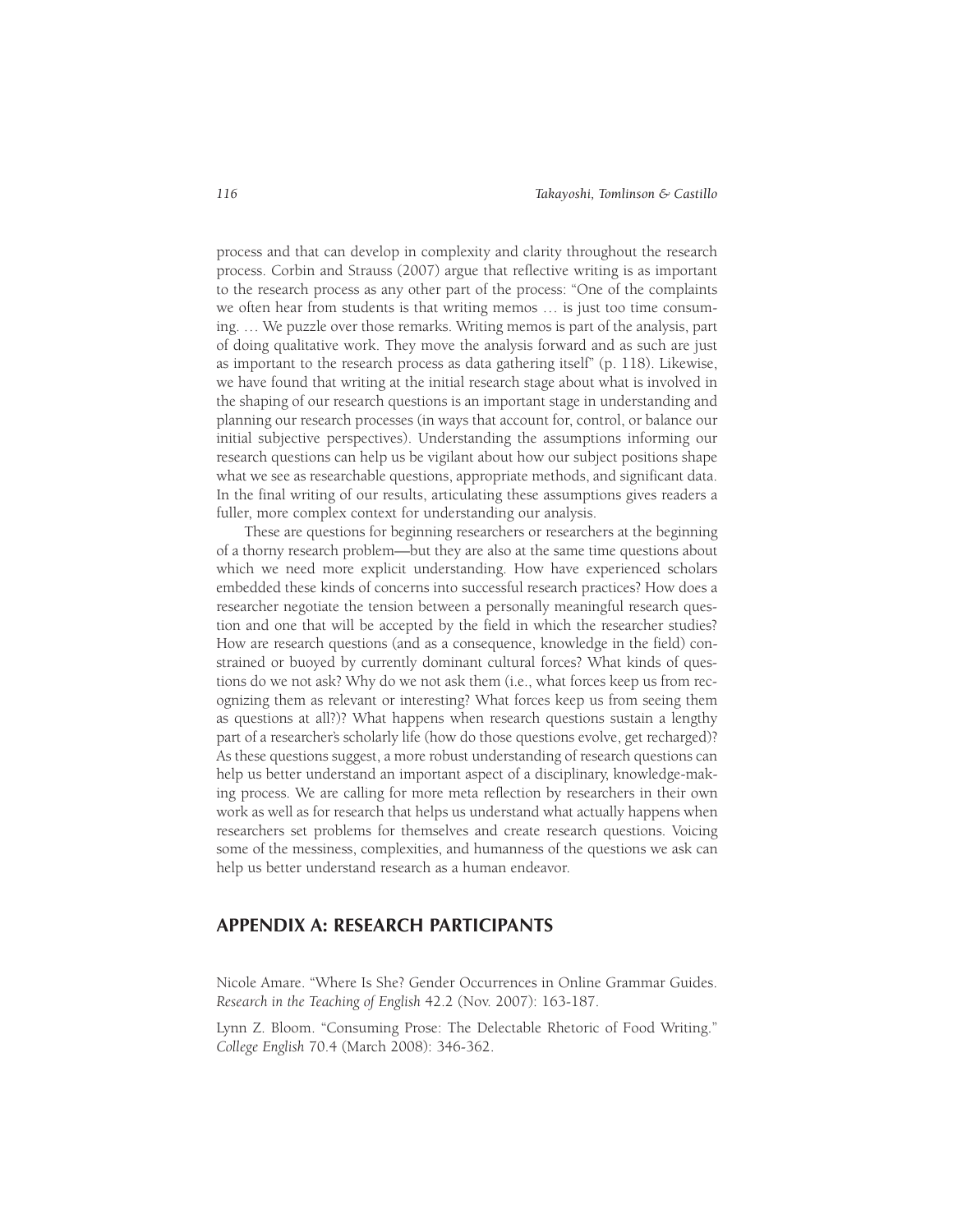Huiling Ding. "The Use of Cognitive and Social Apprenticeship to Teach a Disciplinary Genre: Initiation of Graduate Students into NIH Grant Writing." *Written Communication* (Jan. 2008): 3-52.

Tiane Donahue. "Cross Cultural Analysis of Student Writing: Beyond Discourses of Difference." *Written Communication* (July 2008): 319-352.

Anne Haas Dyson. "Staying in the Curricular Lines: Practice Constraints and Possibilities in Childhood Writing." *Written Communication* 25.1 (2008): 119- 159.

Barry Kroll. "Arguing with Adversaries: Aikido, Rhetoric, and the Art of Peace." *College Composition and Communication* 59.3 (2008): 451-472.

Richard Raymond. "When Writing Professors Teach Literature: Shaping Questions, Finding Answers, Effecting Change." *College Composition and Communication* 59.3 (Feb. 2008): 473-502.

Jeff Rice. "Urban Mappings. A Rhetoric of the Network." *Rhetoric Society Quarterly* 38.2 (2008): 198-218.

Stephen Schneider. "Good, Clean, Fair: The Rhetoric of the Slow Food Movement." *College English* 70.4 (March 2008): 384-401.

Peter Smagorinsky. "The Method Section as Conceptual Epicenter in Construction Social Science Research Reports." *Written Communication* 25 (July 2008): 389-411.12

Barbara Frey Waxman. "Food Memoirs, What Are They, and Why They Belong in the Literature Classroom." *College English* 70.4 (March 2008): 363-382.

# **APPENDIX B: INTERVIEW QUESTIONS**

- 1.Tell us about the project you published recently—where did this particular idea come from?
- 2.How did you determine your methodology for this particular project?
- 3.Generally, how do you go about locating or identifying research problems?
- 4.What qualities should a research problem possess?
- 5.How does the current dialogue in the field influence your formation of research problems?
- 6.What factors influence the decisions you make about the research problem and your choice of methodology?
- 7.What advice do you have for students entering the field as to how to discover and then pursue a research problem?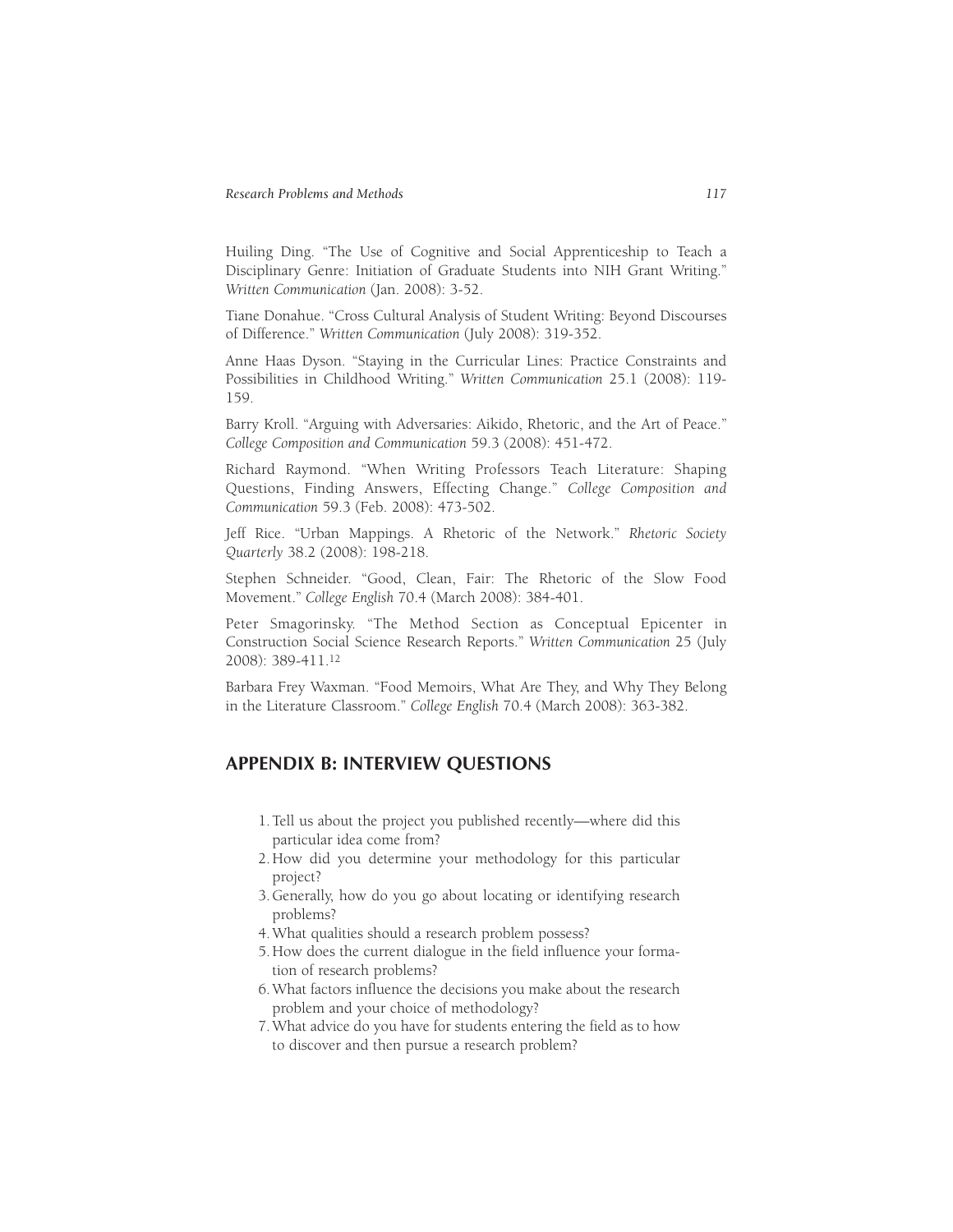#### **ENDNOTES**

- 1. As readers will see in the following section, this literature gap is a regularly cited rationale given by the scholars we interviewed and is more prevalent than thinking about what Blakeslee and Fleischer (2007) describe as "personal and professional inventories."
- 2. Blakeslee and Fleischer are unique in the attention they pay to epistemological processes that must take place prior to the articulation of the research question. Arguing that one's disposition toward research plays a crucial role in the research process, they begin by recognizing that just *seeing* oneself as a researcher is the first step in *being* a researcher. They refer to graduate students they've worked with who were actively involved in the conduct of research but didn't identify themselves as researchers. Of these students, Blakeslee and Fleischer ask, "What did they do to be able to integrate research so seamlessly into their professional lives?" and they offer three factors that contributed to the students' success:
	- the recognition of the important role that research plays in both our personal and professional lives
	- the realization that research is something we all actually know a good deal about already
	- an interest in learning what is involved in doing research and how research is done (pp. 6-7).
- 3. Interestingly, this chapter, published in 1981, describes a moment in composition history when "Traditional approaches have been criticized for arbitrarily segmenting what is a continuous process at a fairly late stage, usually at the rough draft, and for saying little or nothing about the activities which precede this stage" (Young 1981, p. 59). This critique resonates when we think about discussion of research question formation in theoretical descriptions of the research process. Descriptions of the process can often times implicitly suggest that there is a staged, linear process to "*the* research process" (invention of the research question, methodological consideration, data collection, analysis, and writing up results)—although all researchers know how the research process is a recursive one, as research questions are articulated, complicated through data collection, sometimes thrown aside or revised completely anew, sometimes strengthened through the data. It is interesting to think about the theoretical implications of the implicit linearity and segmenting of research processes.
- 4. Similarly, epistemological commitments, as well as political and ideological positioning, should lead us to ask why we choose the methods we choose and what is implied in that choice: "The argument put forth in most methods books is that the method one chooses should be the most appropriate for specific research questions you wish to answer. While I agree with this sentiment, I also caution that the methods we choose are not free from epistemological assumptions and taken-for-granted understandings of what counts as data, how the researcher should relate to the subjects of the research, and what are the most appropriate products of a research study" (Naples, 2003, p. 5). Methods are not free from epistemological assumptions; neither are they neutral.
- 5. All three of us are indebted to Christina Haas for her influence on our thinking about these issues. Beth and Jen had recently read the work of MacNealy and Young,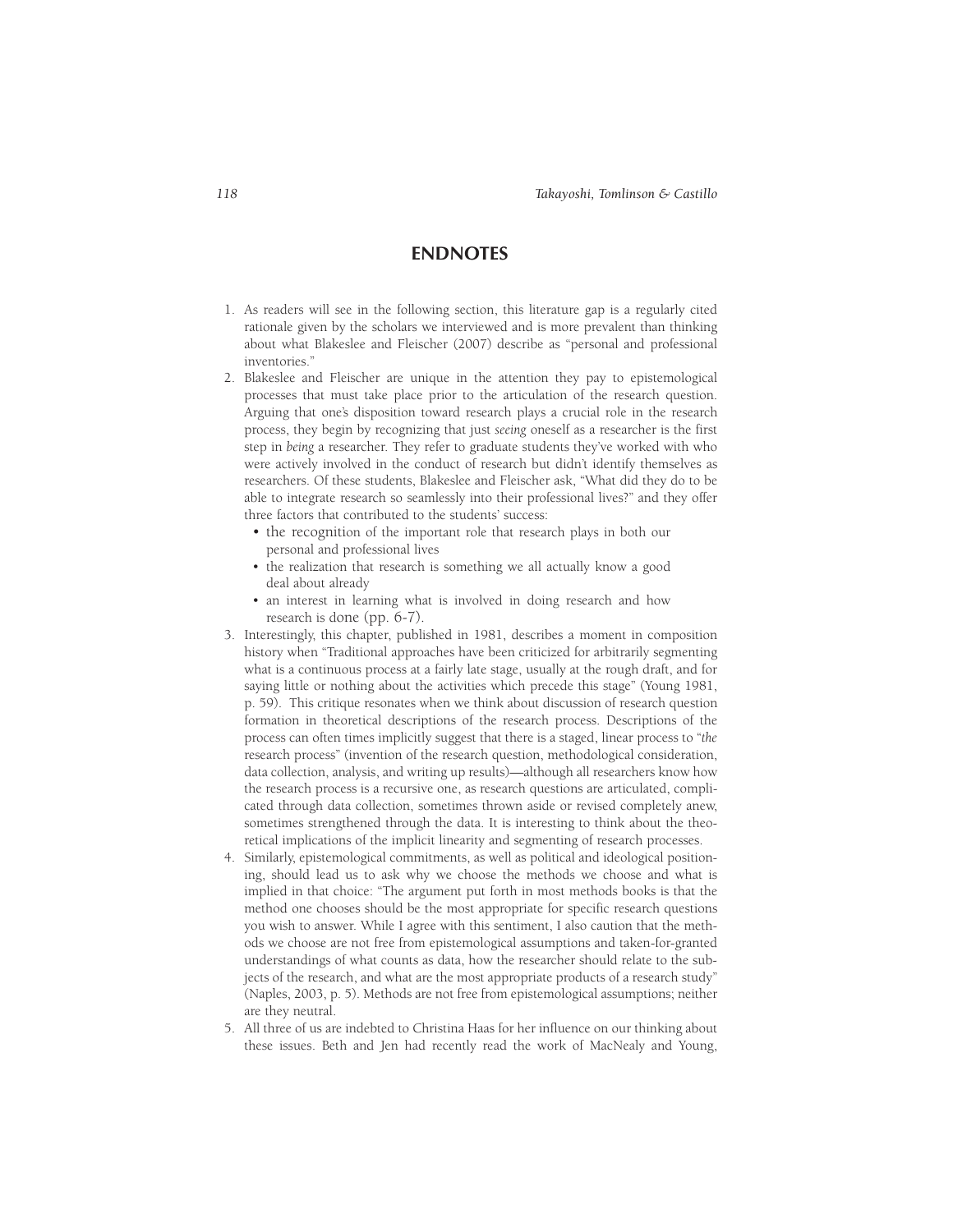Becker, and Pike for Chris' class, and Pam was reminded of Richard Young's chapter on problem solving in a conversation with Chris about teaching the research design seminar that Beth and Jen were both taking. Additionally, Chris and Pam have worked together for the several years studying the language of instant messaging (IM). In the course of those 3 years, their research team (at various times including a number of undergraduate and graduate students) has worked as collaborative researchers and has had substantial reflective discussions about not on the IM language but also about the conduct of the research. Research team members have included Diana Awad, Brandon Carr, Emily Dillon, Elizabeth Feltner, Jessica Heffner, Kimberley Hudson, and Ross Pollock. Pam is indebted to the research team members and thankful for the enormous amount she learned in working with them all. Their conversations have certainly contributed to the thinking in this chapter.

- 6. Editorial letters, interchanges and book reviews were excluded. Additionally, only scholars of single-authored articles were invited in order to limit the variables that might factor into the formation of research questions in collaboratively authored research.
- 7. Due to an initial lack of response from authors in this journal, we solicited interview participants from a third issue.
- 8. We collated interview responses into one document, organized by question. We read the interview responses repeatedly, until we had a sense of what was there. We then worked inductively to identify salient analytic categories. Although we began by coding the questions separately, in a subsequent meeting and in phone and email discussions, we continued revising the categories and coded again collaboratively. We coded only one response per category for each respondent, attributing multiple references within a category to rhetorical emphasis. When creating our coding scheme, we noted anomalies, but focused primarily on themes represented across respondents and questions.

As we have argued above regarding the generation of research questions, we also note here that the categories we generated in response to the data are influenced by our subject position. For Beth and Jen, our position as graduate students certainly impacted the categories we observed. For example, we composed question 7 advice for future scholars, explicitly because of our position at the time as first-year doctoral students. Then, as we read responses to this question, we found ourselves often personalizing the material and thinking about our own experiences being mentored by senior faculty. The categories that emerged for us reflected our ideological commitments and our subject positions. We were also influenced by our reading materials. For instance, Smagorinsky's (2008) insightful explanation of collaborative coding (p. 401) led us to similarly work through our codes together as a process of "collaborative discussion" rather than in search of "independent corroboration" (p. 401).

- 9 Unless otherwise indicated, quotes from scholars in the following section were collected through our research.
- 10. The language researchers used to describe their projects' beginnings is suggestive of the personal commitment involved in research practice. Words and phrases such as *wondered*, *wanted to figure out*, *growing dissatisfaction*, *things that had been bothering me*, *clarifying*, *explore*, and *opportunity* are all suggestive of the individual subjectivity involved in the shaping of what becomes the research question, the research site, and research design.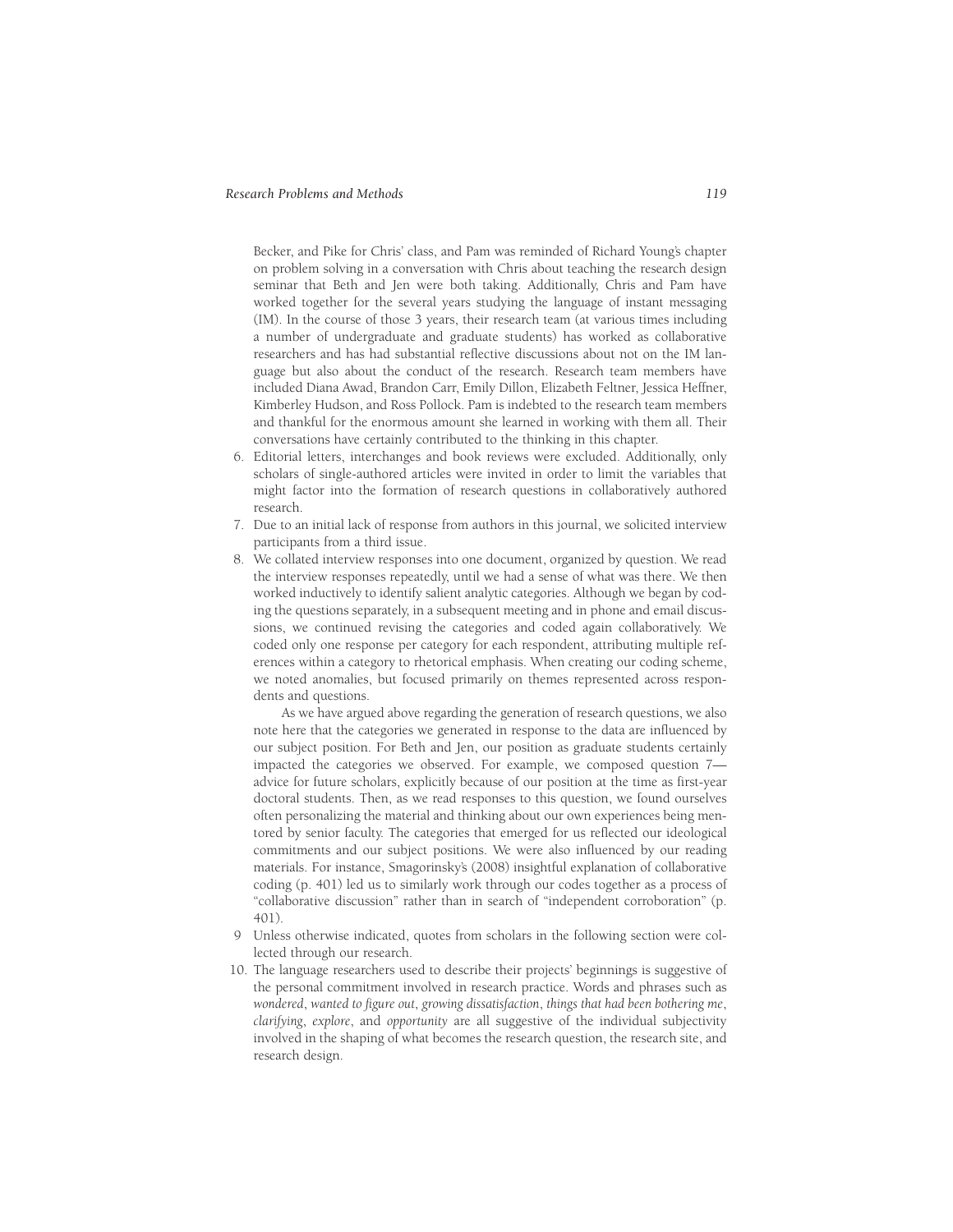- 11. This is important in order to understand just how our research is bounded by who we are as a field—if indeed our research problems, questions, and methods are in part grounded in who we are as people, here then is another way it's crucial to encourage and support diversity in our field.
- 12. Although Smagorinsky's interview was solicited based on his 2008 *Written Communication* article, he noted, "The project that prompted this invitation was not a piece of research, but rather an article about writing research reports in general. So I'll answer these questions in relation to another recently published composition study, Zoss, M., Smagorinsky, P., & O'Donnell-Allen, C. (2007). Mask-making as representational process: The situated composition of an identity project in a senior English class. *International Journal of Education & the Arts*, *8*(10). Retrieved from http://www.ijea.org/v8n10/v8n10.pdf.

#### **REFERENCES**

Bazerman, C. (2008). Theories of the middle range. *Written Communication*, 25, 298-318. Blakeslee, A., & Fleischer, C. (2007). *Becoming a writing researcher*. Mahwah, NJ: Erlbaum. Brewer, J.D., & Hunter, A. (2005). *Foundations of multimethod research: Synthesizing styles*. Thousand Oaks, CA: Sage.

- Corbin, J., & Strauss, A. (2007). *Basics of qualitative research: Techniques and procedures for developing grounded theory* (3rd Ed.). Thousand Oaks, CA: Sage.
- Emig, J. (1997). Writing as a mode of learning. In R. Young & Y. Liu (Eds.), *Landmark essays on rhetorical invention in writing* (pp. 91098). Davis, CA: Hermagoras Press.
- Fine, M. (1996). *Disruptive voices: The possibilities of feminist research*. Ann Arbor: University of Michigan Press.
- Fonow, M., & Cook, J. (2005). Feminist methodology: New application in the academy and public policy. *Signs: Journal of Women in Culture and Society, 30*, 2211-2236.
- Haswell, R. (2005). NCTE/CCCC's recent war on scholarship. *Written Communication, 22*, 198-223.
- Hayes, J.R., Young, R., Matchett, M.L., McCaffrey, M., Cochran, C., Hajduk, T., & McCabe, M. (Eds.). (1992). *Reading empirical research studies: The rhetoric of research*. Hillsdale, NJ: Erlbaum.
- Hull, G., Rose, M., Fraser, K.L., & Castellano, M. (1991). Remediation as social construct: Perspectives from an analysis of classroom discourse. *College Composition and Communication, 42*, 299-329.
- Kirsch, G. (1999). *Ethical dilemmas in feminist research. The politics of location, interpretation, and publication*. Albany: State University of New York Press.
- Kroll, B. (2008). Arguing with adversaries: Aikido, rhetoric, and the art of peace. *College Composition and Communication, 59*, 451-472.
- Lather, P. (1991). *Getting smart: Feminist research and pedagogy within/in the postmodern.* New York: Routledge.
- Latour, B. (1998). Essays on science and society: From the world of science to the world of research? *Science, 280*(5361), 208-209.
- MacClean, M., & Mohr, M. (1999). *Teacher-researchers at work.* Berkeley, CA: National Writing Project.